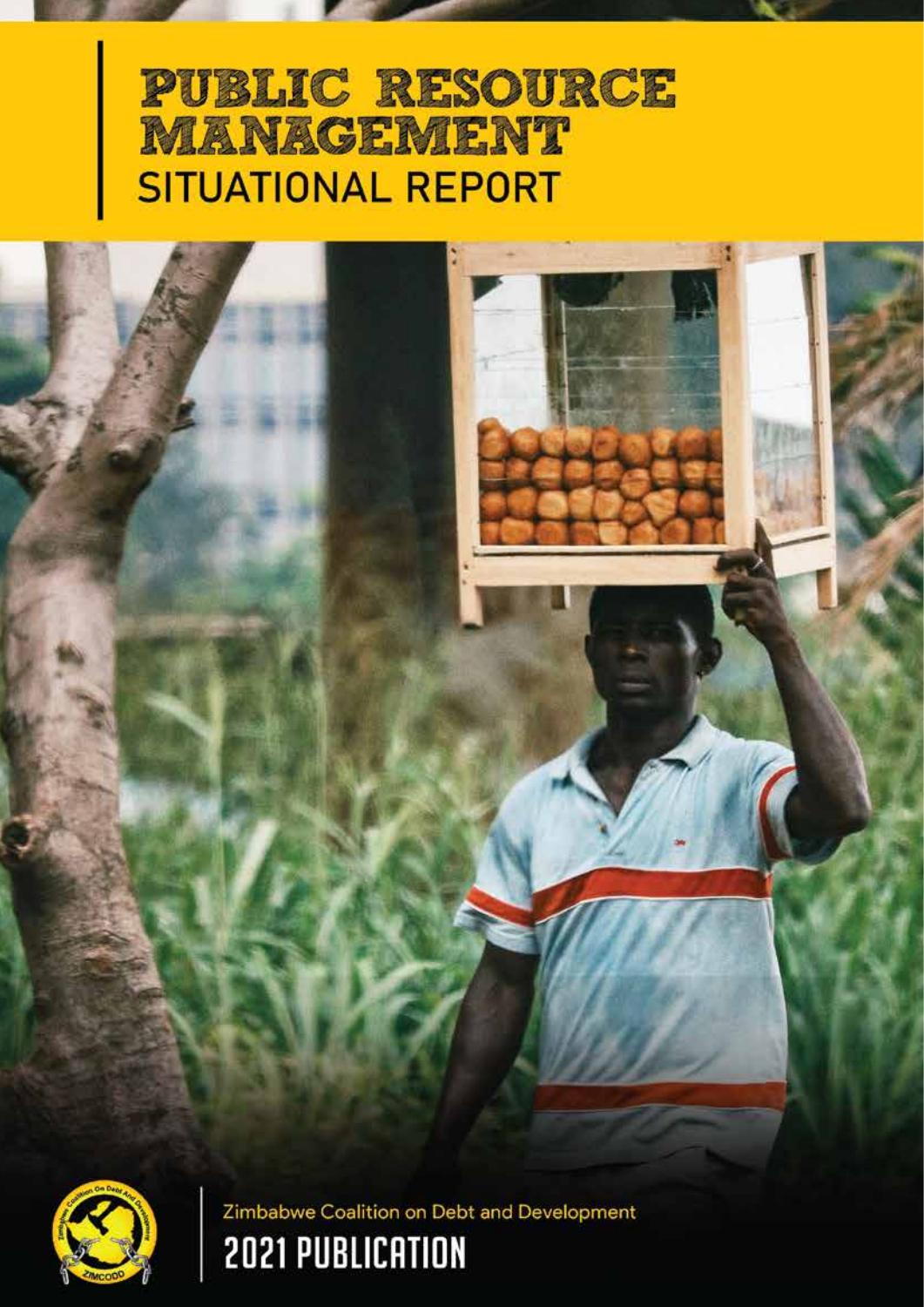# **Introduction**  $\blacksquare$ CHO 3 **DODDIN**

In order to build citizen agency in public resource monitoring and to promote citizen participation, the Zimbabwe Coalition on Debt and Development (ZIMCODD) set up Community Monitoring Agents (CORAs) in districts across Zimbabwe's 10 provinces. 59 CORAs in different districts have been capacitated to monitor and document the abuse of public resources at district level and report back to ZIMCODD on a monthly basis. This report presents an overview of public resource management at local level as reported by the 59 CORAs. The report also documents some of the stories of human interest produced by CORAs in the month of April 2021.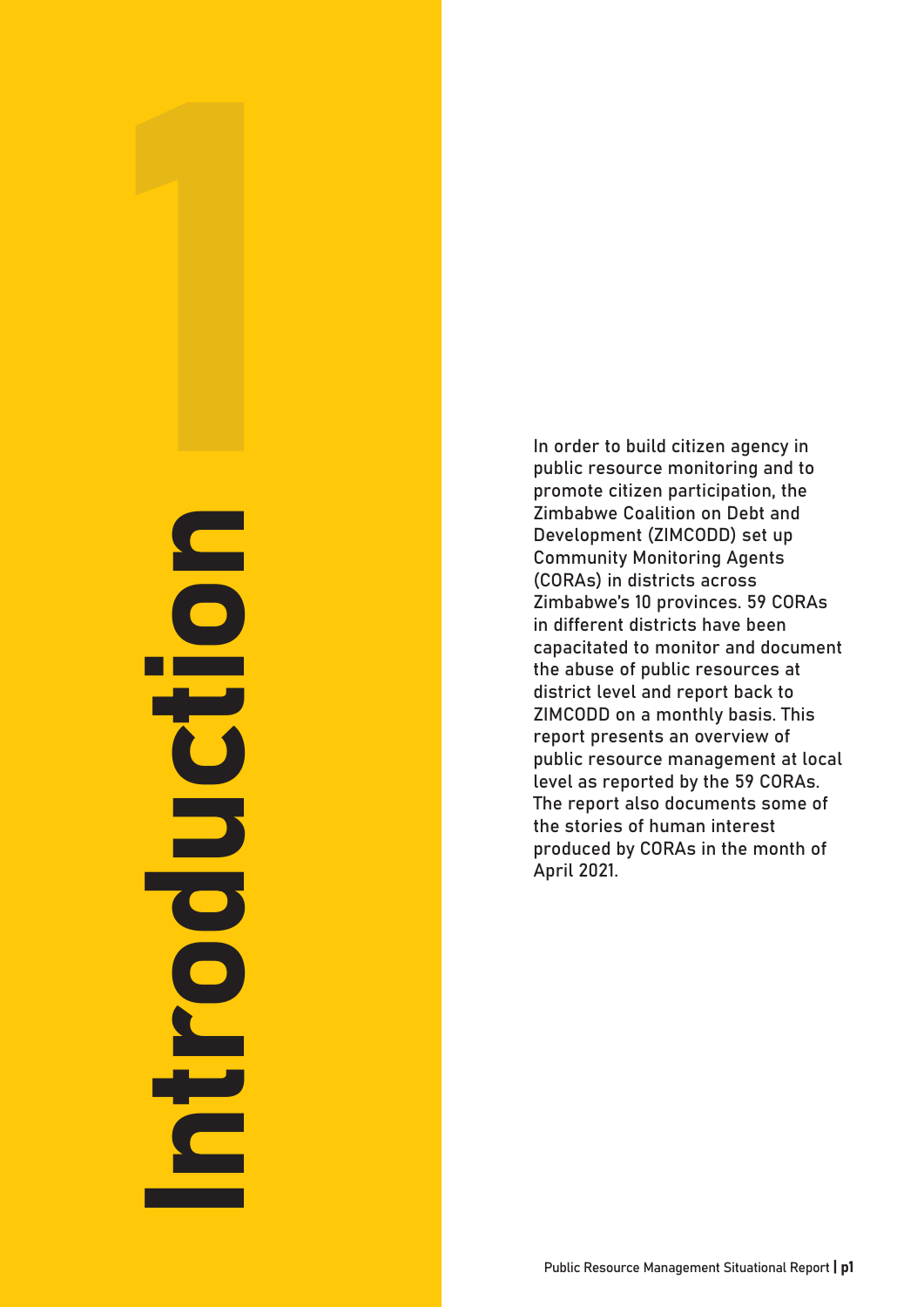

# Operating Macro-economic Context

The month of April saw the annual inflation rate dropping from 240.1% to 194% with the month-on-month inflation decreasing from 2.25% to 1.58%. This was attributed to the deflationary strategies being employed by the central bank in its quest to stabilise inflation and restore sanity in the economy.

The Monetary Policy Committee (MPC) expressed its intention to maintain the strategy targeting a year end of less than 55% year-on-year inflation. On the foreign currency market, the exchange rate has maintained its stability with less impactful oscillations on the cents which does not change the round figure of US\$ 1 as to ZWL 84.

Attempts to reinforce the recovery gains in the economy and overcome some of the COVID-19 pandemic`s harmful and malignant effects were seen by a strategic approval of the ZWL� 500 million loan for Micro, Small and Medium Enterprises (MSMEs) which the MSMEs will access from microfinance institutions and banks at 30% per annum so as to enhance productivity and production in all sectors of the economy that sustain the

livelihoods of the Zimbabwean population.

The month of April also saw the central bank expressing strongly its position to support the bureau de change with all necessary requirements to promote smooth operations broadening their support to MSMEs. Local banks also lobbied and advocated for stability and predictability in the policy ecology. The government was also urged to desist from making policies without consulting key stakeholders.

The macroeconomic environment was marked by the official opening of Kazungula Bridge which will see a deviation of business from Zimbabwe to the rest of Africa via Botswana and Zambia. It is a threat to the Zimbabwe's long enjoyed status of being the hub and gateway of SADC to the rest of Africa. Illicit financial flows have also reached alarming levels with the recent gold smuggling which saw 23kg of Zimbabwean gold worth 780 000 being intercepted at OR Tambo Airport.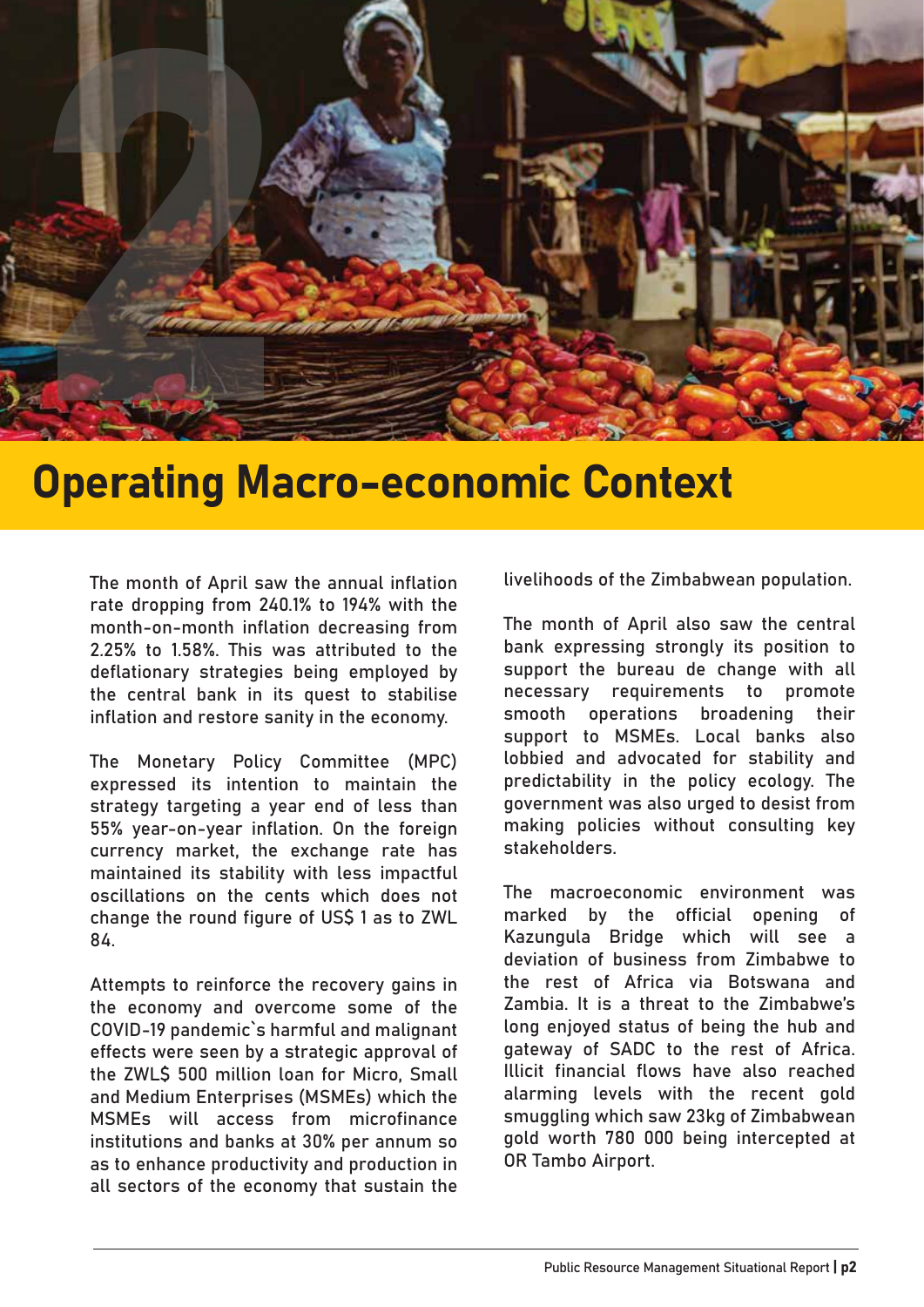Driven by the growing corruption, resource leakages, abuses and mismanagement of public resources let-alone COVID-19 earmarked resources and the flouting of procurement procedures by public officials, ZIMCODD engaged on this intervention to influence and promote efficient deployment and use of public resources starting from the district level.

The motivation also stem from the lack of transparency and accountability on COVID-19 resource mobilisation, allocation and expenditure and the aim is to influence citizen recourse against the apparent abuse of public resources. The initiative seeks to contribute to two main objectives which are:

i) To build citizen agency in public resource monitoring and in particular, COVID-19 resources.

ii) To promote participation in economic governance at the local level.

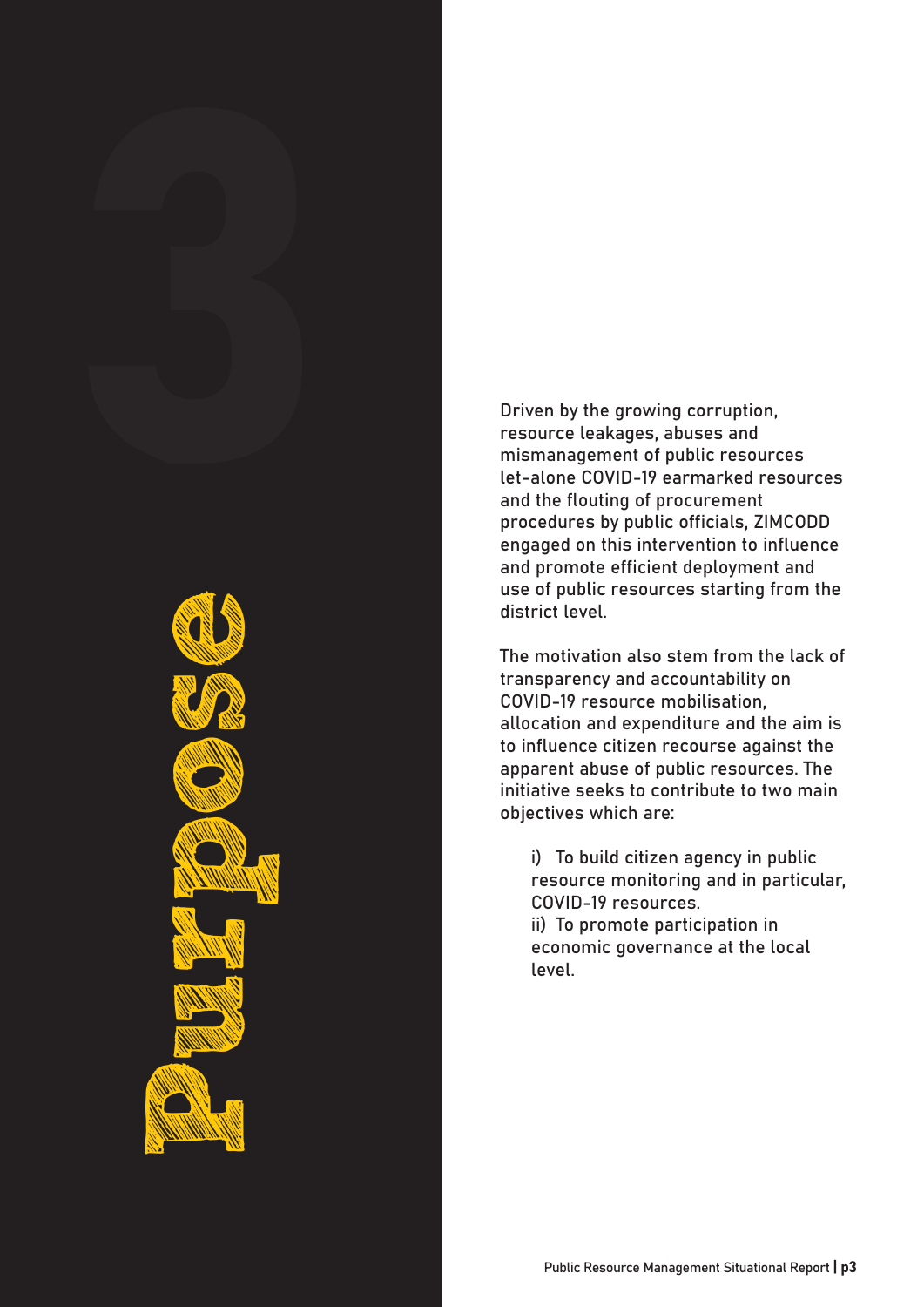

The Community Resource Monitors (CORAs) track and monitor the use of public funds in their districts on a monthly basis by completing a monitoring framework that was developed by ZIMCODD.

The CORAs closely follow the mobilization, allocation, distribution and usage of COVID-19 earmarked resources. They also gather and share stories of human interest within their respective districts. The aim is to identify leakages and bottlenecks in the flow of financial resources, to flag the abuse and mismanagement of public resources and also to document and report on good practices for replication in other districts.

Data gathered from the monitoring framework or survey questionnaires is analyzed quantitatively using Excel and presented as a summary. The situational report is qualitatively informed by human interest stories drawn from all districts.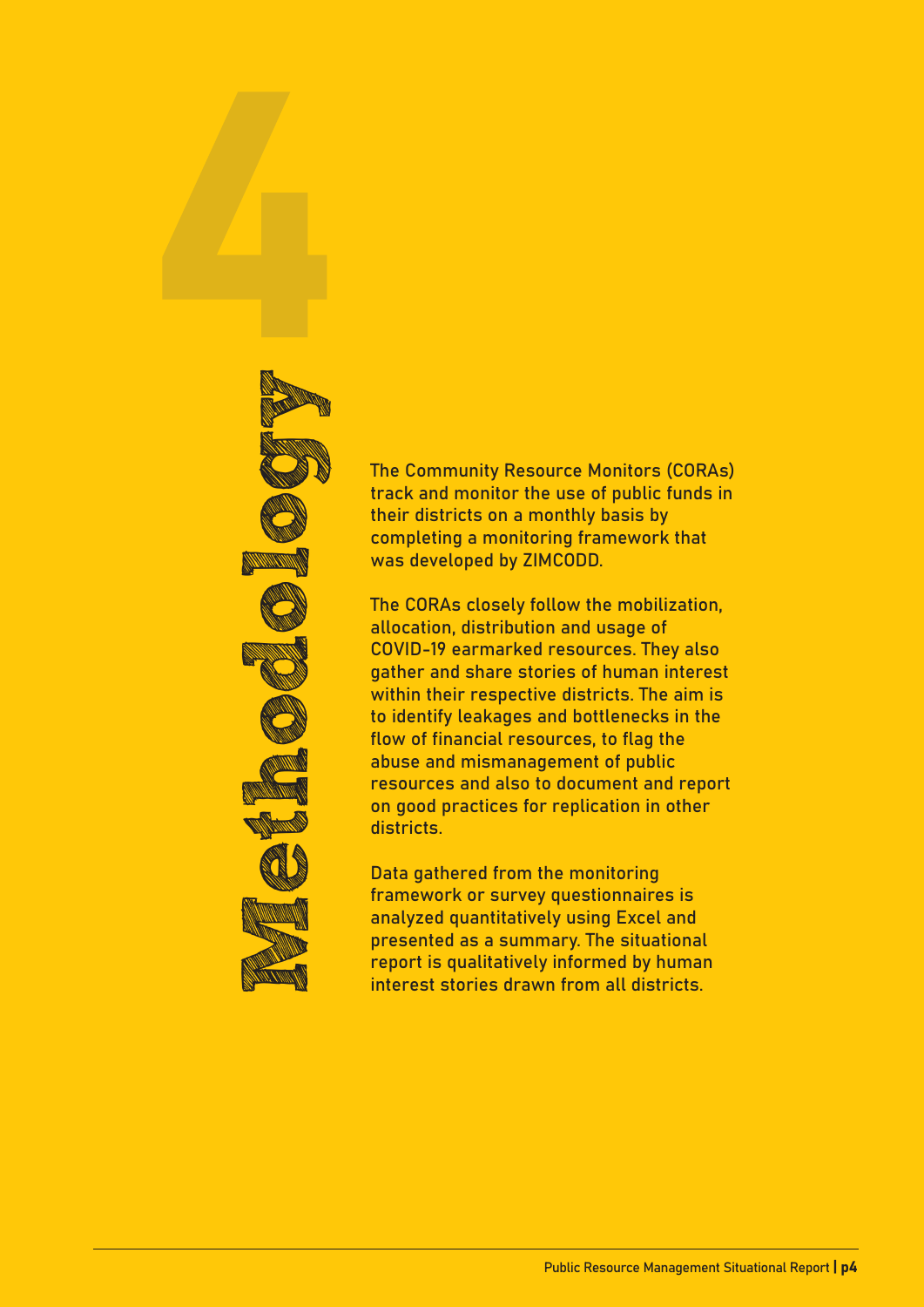# Public Resources and the General State of Public Service Delivery in Zimbabwe

Public Resources Management is at the core of national growth and development. As such, a country with good public resources management tend to have competitive advantage over a country with poor public resources management. It follows that a country which manages its public resources prudently has effective public service delivery as compared to one with a bad public governance.

For Zimbabwe, service delivery has been tremendously declining while public officials continue to siphon public resources. The ZINARA scandal points to the level of corruption and impunity in the public sector with clear disregard of service provision . ZINARA's finance manager had no qualification to head the institution's finance except for a theology diploma. A clear indication to factors which are militating against organisational capacity and for robust service delivery.

On the other hand, the nature of service delivery in most districts in the country has been dilapidating with refuse collection being done once or twice a month or not at all, with water shortages and sewer burst threatening public health. In Victoria Falls, the Town Clerk was arrested on allegations of corruption, bribery and abuse of office by ZACC while in Chiredzi, the Town Engineer and Town Planner were arrested on allegations of corruption and abuse of Office which undermined service delivery. They were however acquitted by the regional magistrate despite the fact that they deprived the communities of resources which were supposed to be used for the betterment of service delivery.

Furthermore, it is imperative to note that, one cannot discuss service delivery and not talk of the health sector especially in a context where the country is fighting the COVID-19 pandemic. While there are many anomalies to discuss in the health sector ranging from corruption, bribery, nepotism, political interference to mention but a few, It is imperative to acknowledge the credit given to the country by the World Health Organisation in managing the pandemic and vaccination. Zimbabwe was ranked 7th in Africa for managing the pandemic through vaccinations. At the same time efforts should be made by the government to revamp the health sector which is in a dire situation as evidenced by dilapidating equipment at central hospitals and their inability to handle some cases which are then referred to mission hospitals such as Karanda mission hospital.

Public transport has become problematic with the government strengthening its iron grip on the transport sector as a way of exacting its monopoly and putting a leash on other players which it accuses of sabotage and furthering the agenda of opposition party through hiking transport fees. In as much as the ban of private players has culminated in the decrease in transport prices it is critical to note that it has also led to transport shortages and challenges. It also impedes upon efforts to manage the pandemic as there will be no social distancing at ZUPCO bus pick-up points or in ZUPCO buses.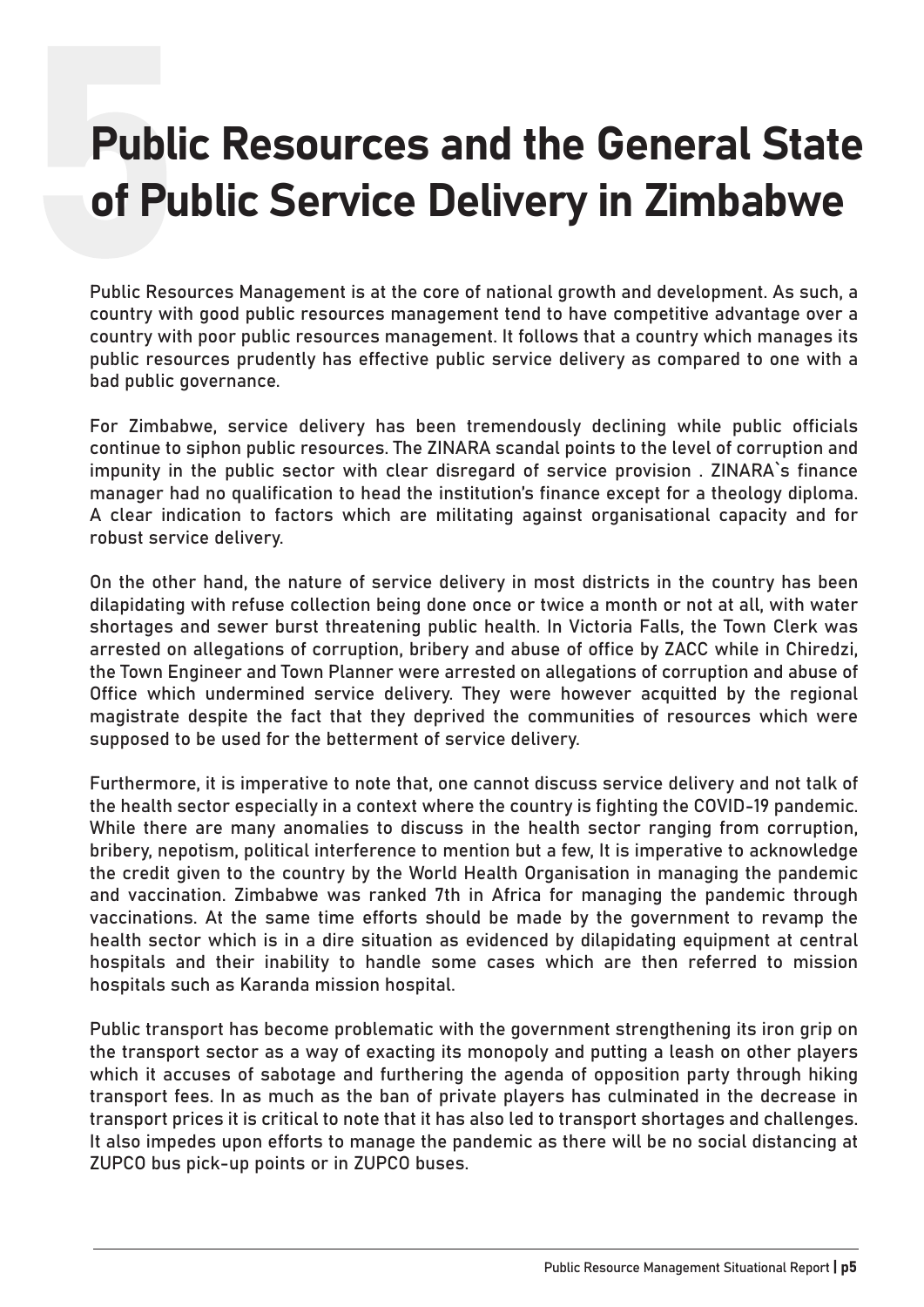# Findings & Discussion

This section presents and discusses the overview of public resource management in various districts based on the findings from the CORA monthly surveys.

# 6.1 Availability of public resources of economic value in your **Districts**

57 CORAs took part in completing the monitoring framework for the month of April. The first question assessed knowledge of the existence of public resources of economic value in the different districts where CORAs are based. 54 out of 57 community resource monitors indicated that they were aware of the existence of public resources while only three were not sure of the existence of public resources of economic value. The table below shows public resources of economic value as identified by CORAs in different districts:

| <b>District</b>       | <b>Public Resource of Economic Value</b>      |
|-----------------------|-----------------------------------------------|
| <b>Binga</b>          | Zambezi River; Wildlife; Fish & Kapenta       |
| <b>Bulawayo</b>       | Gold                                          |
| <b>Chiredzi</b>       | <b>Wildlife</b> ; Quartz stone                |
| Chirumanzu            | Forestry; Water bodies                        |
| <b>Gokwe</b>          | Wildlife                                      |
| Goromonzi             | Gold; Lithium; river sand;                    |
| Gutu                  | Gold                                          |
| Gwanda                | Gold                                          |
| <b>Gweru</b>          | Limestone                                     |
| Harare central        | Land                                          |
| <b>Hwange</b>         | Coal; Wildlife; Quarry                        |
| <b>Kwekwe</b>         | Gold; Chrome; Iron ore                        |
| <b>Lupane</b>         | Methane gas; timber; Coal                     |
| <b>Masvingo</b>       | Gold; Quarry stone; Land                      |
| <b>Mutare</b>         | Gold; Diamond; timber                         |
| <b>Mutasa</b>         | Gold; timber; water bodies                    |
| <b>Mutoko</b>         | <b>Black granite</b>                          |
| <b>Victoria Falls</b> | Zambezi River; Natural wonder; Wildlife; Fish |

# 6.2 Citizen Participation in Economic Decisions

This section assessed weather CORAs as residents in their respective districts are regularly consulted by their local authorities on decisions to do with public resources. From the survey, only 9% of the respondents indicated that they are regularly consulted while 91% indicated that they are not consulted on decisions to do with public resources as depicted in the chart below: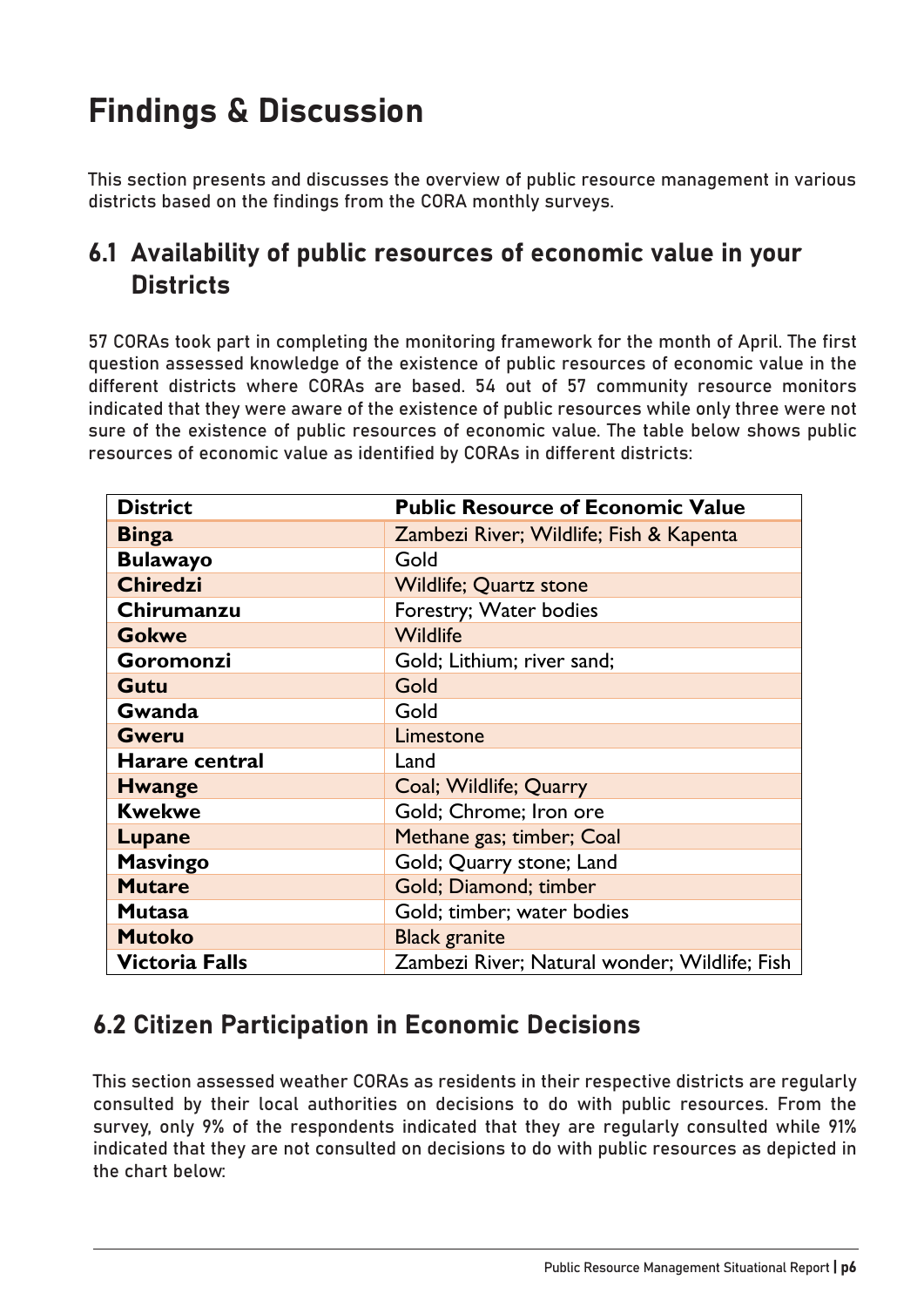

:

Citizen consultation and informed participation in decisions on public resources remain the cornerstone of good public resource management. The picture depicted above is very worrying given the magnitude of corruption and mismanagement of public resources. Factually, the Auditor General's Reports have perennially unearthed systemic grand corruption, abuse and misuse of public resources both at the local and national level, and this calls for a wholesale reform in the way the government conducts its business. Citizens should always be placed at the centre when making decisions on public resources. Stronger safeguards, monitoring and regulation against corruption are urgently needed on the part of the parliament's oversight role.

## 6.3 Are you well informed about the exploitation, management and use of public resources in your community?

For this section, CORAs were monitoring if citizens are well informed about the management of public resources in their communities. 95% of the respondents indicated that citizens are not well informed while only 5% indicated that they are well informed about the exploitation, management and use of public resources in their communities. For the 95% that reported that citizens are not well informed, they lamented how they are deprived of such critical information with only a few who continue to benefit while the majority languish in poverty. On weather benefits of public resources were shared equally and equitably among women, men and youth, all the CORAs (100%) reported that public resources are not equally and equitably distributed in all the districts. Nepotism, politics of affection and corruption have also been cited as influencers in the unequal resource allocation. In some communities, youth and women do not own any land even if they have a pivotal role to play in production. A CORA from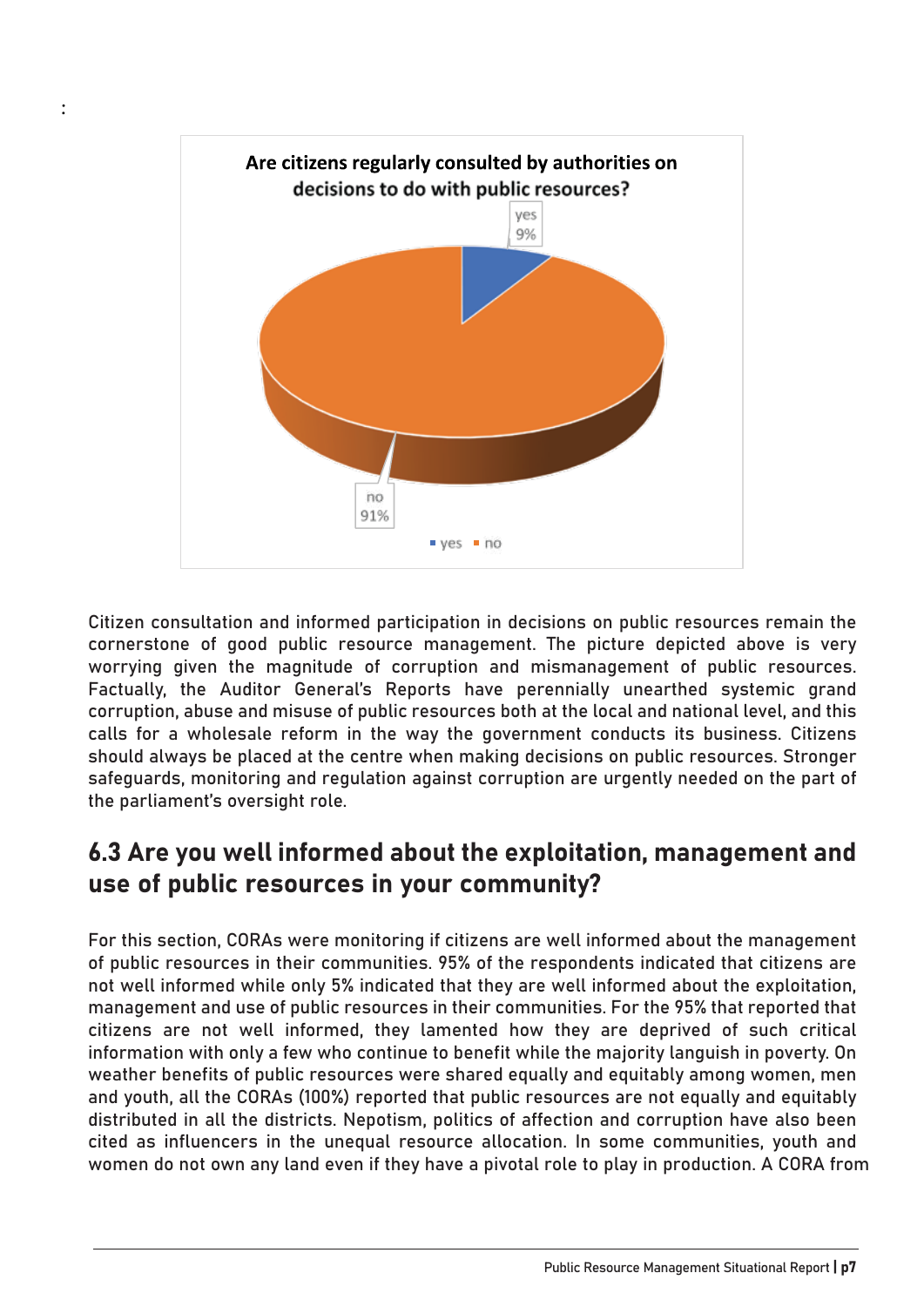Nyanga district had this to say,

"Nyanga is full of natural resources including minerals such as gold, land, timber plantations as well natural tourist areas. The community is not fully benefiting from these resources due to polarization and politics of patronage only those aligned to the ruling party are the only ones benefiting in Nyanga. For instance, distribution of aid from the department of social welfare or land distribution in the communities is being done on political lines."

## 6.4 How often do authorities share information regards public resources?

On access to information regards public resources, 79% said that authorities never share such information while 21% reported that authorities sometimes share information on public resources. Such information include but not limited to financial audit reports, public procurement, tender notices and contracts. Such a scenario illustrates the lack of transparency and accountability in the management of public resources at local authority level. In an incident reported by a Mutare CORA is illustrative of how local authorities selectively and inconsistently share information about public resources:

During a meeting which was convened by Transparency International Zimbabwe in March 2021, where the Mutare City Council's Finance Director, Mr Chadesuka and Engineer Karenyi claimed that the council used its own resources to the tune of US�450,000 to procure water pipes from South Africa yet there was evidence that the African Development Bank through the Africa Fund program funded the project and released US\$500,000 to the local authority. The Acting town clerk Mr Mutara claims that US�300,000 is required to complete the project yet the same council has applied for borrowing powers to borrow US�500,000.00 in order to complete the project. One then wonders why the council borrowed US\$500,000 for a job that needs US�300,000. It then became apparent that the city of Mutare has made it a culture to seek money under the guise of improving the water situation but quickly divert it towards other purposes as soon as they receive it.

On the other hand, a meeting organised by the Bulawayo city council to engage citizens on the way forward regarding the review of the Bulawayo City Master Plan document, is testimony to cosmetic as opposed to genuine engagements by local authorities in their quest to share information on public resources. A Bulawayo CORA reported that, "the engagement period was only set for two hours which was less than sufficient to address the issues that the residents had, which included Public Finance Management issues, the state of service delivery in the city and other developmental issues. The city council created the impression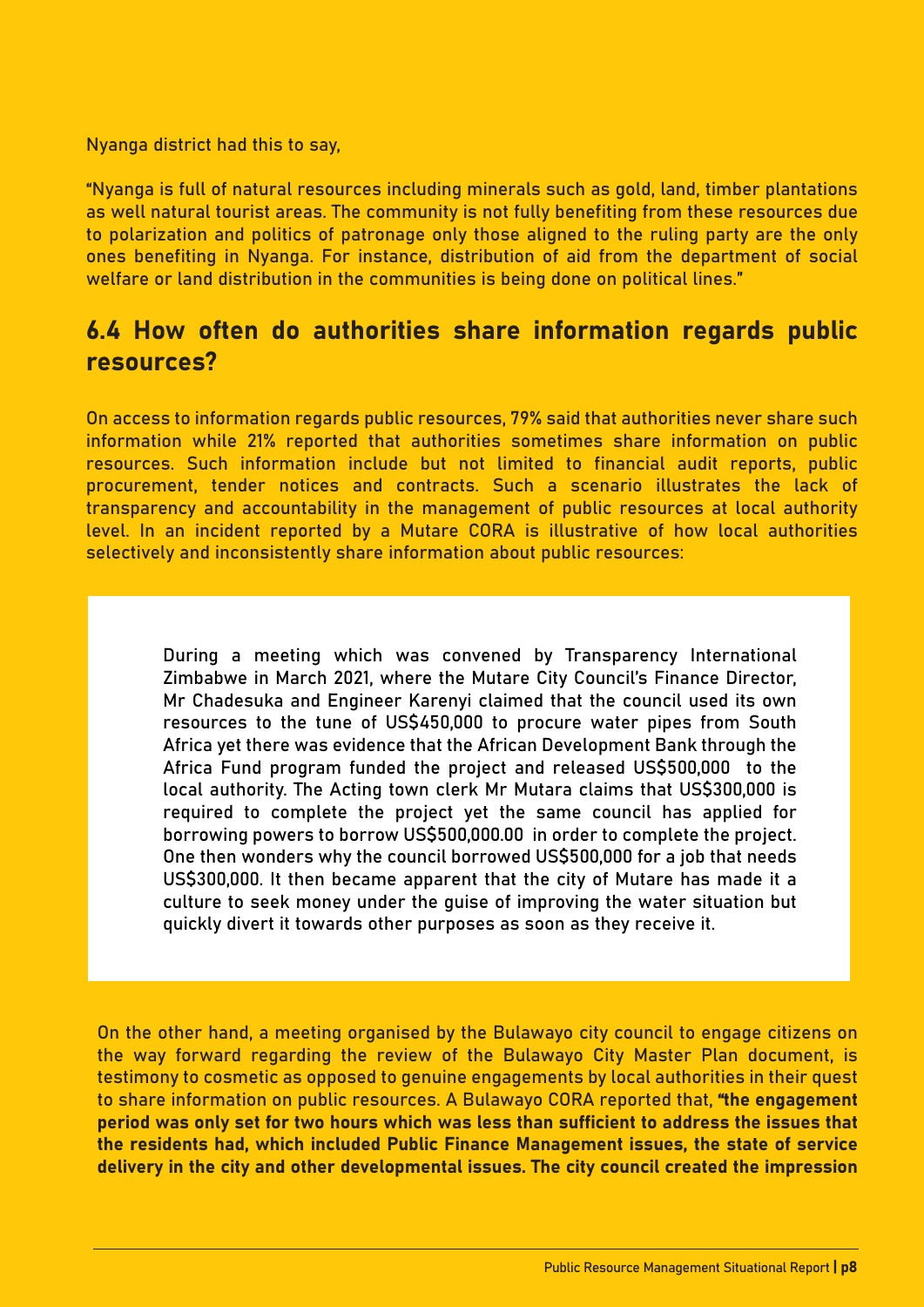that they were informing rather than engaging as their interactions were minimal, totally ignoring questions and comments that were being made by residents. The copy of the Master Plan document which was to be reviewed was also shared less than two hours before the meeting, yet it was a 30-page document, clearly people were not given ample-time to read and make informed contributions, thereby defeating the whole purpose of citizen engagement."

## 6.5 Provision of clean and safe water

Water woes have become a crosscutting issue spread across all the provinces as 45 districts (79%) of the 57 districts sampled reported water challenges while only 12 districts (21%) said they are receiving clean and safe water as illustrated below:



These water woes are a genesis to other social evils such as sexual abuse of women and children as they search for water, death of infants as they fall into open water sources, water borne diseases and contravenes the World Health Guidelines on hand and general hygiene which threatens further spread of corona virus infections. The 21% which reported that local authorities are supplying clean and safe water are Hwange, Bubi, Victoria Falls, Beitbridge, Lupane, Chirumhanzu, Gokwe, Binga, Mutasa, Chiredzi, Kwekwe and Goromonzi. Clearly, the government through local authorities has largely abrogated its constitutional mandate codified in section 77 (a) to provide clean, safe and portable water. It came to the fore that some residents of Dangamvura area 3 in Mutare, for example, have been failing to get water from their taps for the past 23 years, while in Cowdray Park for over 10 years and over 4 years for Shackleton area in Chinhoyi. In Gimboki area, Mutare greedy people have monopolized some of the open water sources and are demanding payment from vulnerable women and children as they seek to fetch water.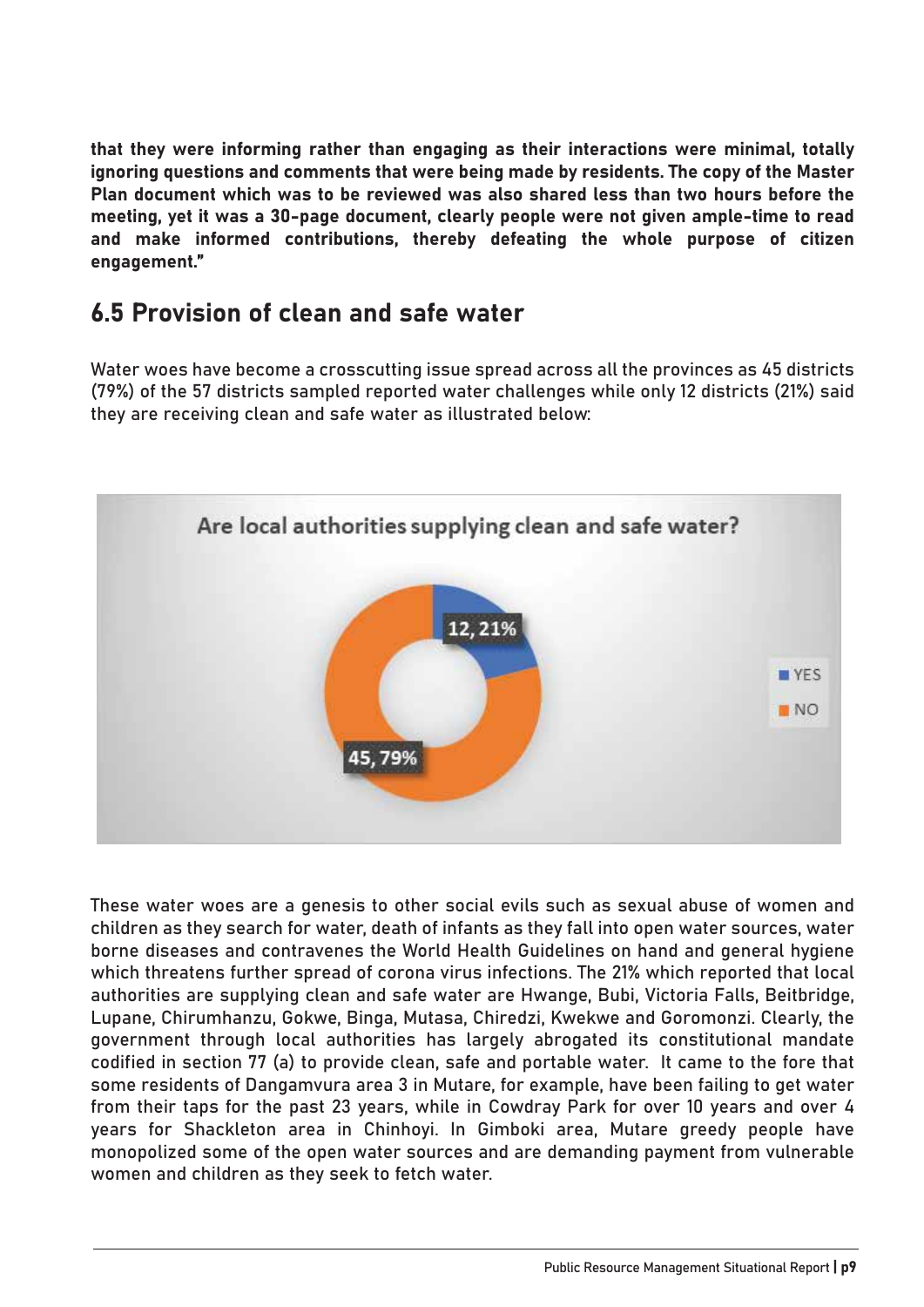# 6.6 Accessibility to Devolution Funds & Local Authority Budgets Information

Access to information on devolution funds and local authority budgets seem to be a preserve of a few.

Across all the districts sampled, only 2 districts (Hwange and Masvingo) reported to have access to local authority budgets while in 55 districts local authority budgets were not easily accessible. Three districts (namely Beitbridge, Gweru and Hwange) reported accessing information on devolution funds while 54 districts reported lack of access to the same. While social accountability is based on the idea that citizens are essential partners in governance, as their participation ensures the responsiveness, transparency and accountability in the use of public resources, citizens should be at the centre of determining how public funds should be used. This can only happen when citizens fully participate in budget processes and are meaningfully involved in the whole budget cycle at both local and national level.



# 6.7 COVID-19 Resources

This variable sought to find out the number of health institutions per district and of those how many are providing access to COVID-19 tests and to find out how many quarantine centers were there in each district. The graph above shows that the number of health institutions per district, number of COVID-19 centers and number of quarantine centers in each district was mostly concentrated within the 1 to 10 range. From the graph, 9 districts reported to have between 1 to 10 health institutions per district while 19 districts reported to have between 1 to 10 health institutions offering COVID-19 testing services and 18 districts reporting to have between 1 and 10 quarantine centers per district. 4 districts reported to have between 11 and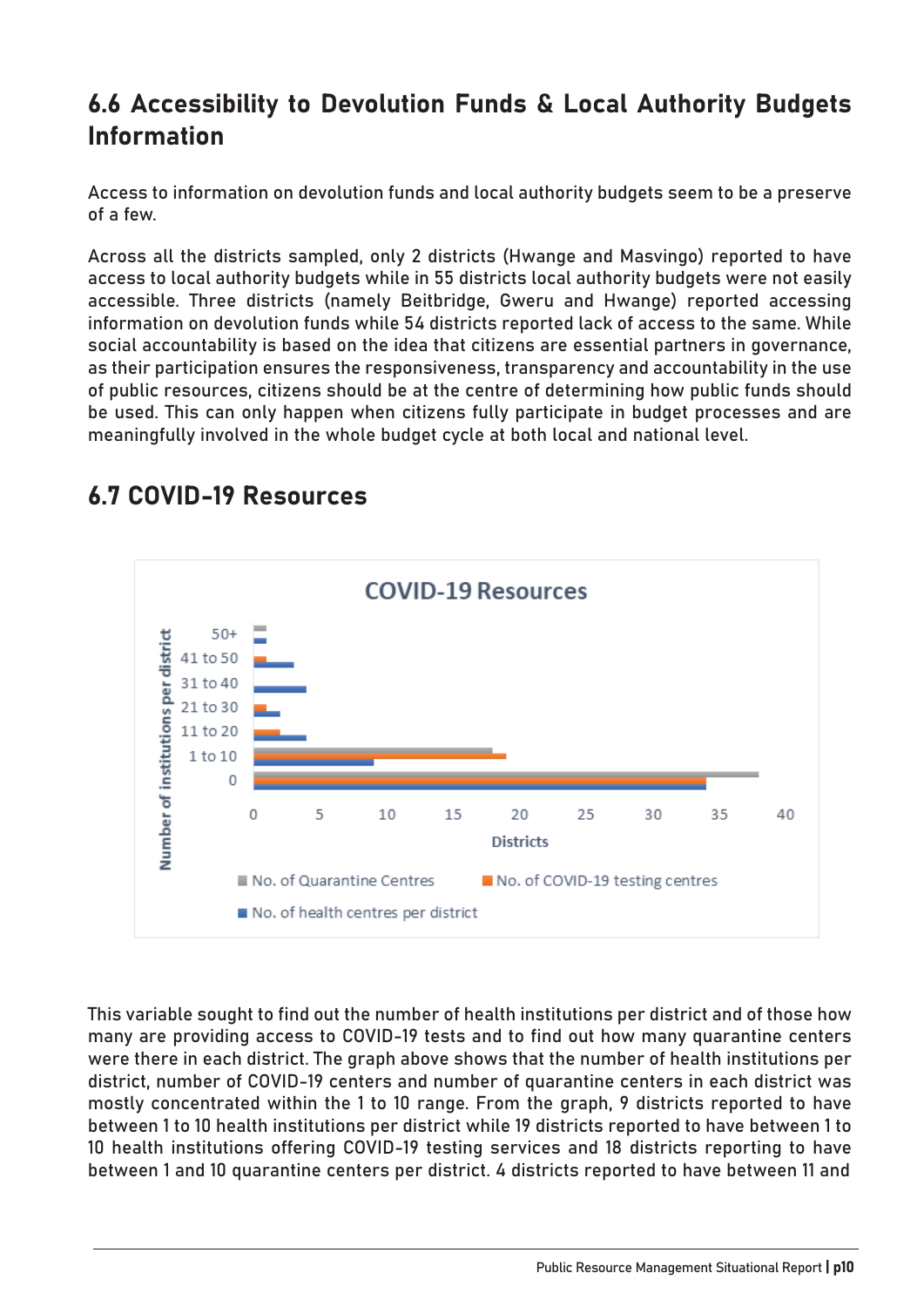20 health centers and 2 districts reported to have between 21 and 30 health centers. Two (2) districts reported to have between 11 and 20 COVID-19 testing centers and 1 district reporting between 21 and 30 COVID-19 testing centers. In the extreme cases, 3 districts (Mutasa, Hwange and Victoria Falls) reported presence of between 41 and 50 health centers per district with 1 district (Gokwe) reporting to have over 50 health centers. Victoria Falls has between 41 and 50 COVID-19 testing centers while Harare reported to have over 50 quarantine centers. Zero (0) in the graph above does not necessarily mean the absence of health institutions but also lack of information from the resource monitors. All the 19 districts which reported the presence of COVID-19 testing centers also reported the receipt of PPEs from the government. The graph illustrates that Zimbabwe has the basic infrastructure to respond to COVID-19 despite the lack of fiscal transparency and accountability in COVID-19 resource expenditure. Therefore, transparent, accountable and prudent use of COVID-19 resources remain central to the success of the Zimbabwe's response to the global pandemic.

#### 6.8 Natural resource extraction

CORAs from resource rich communities demonstrated that indeed there are companies which are extracting resources in their communities. The highest number of companies was recorded in Hwange (22) followed by Gweru with 20 companies while the rest are 10 and below:



A glaring gap observed was on the lack of knowledge on what the companies are paying as taxes and levies to local authorities as 1 (Gwanda) out of the 10 districts above indicated that Blanket Mine discloses how much they pay as taxes/levies. Blanket Mine also donated ZWL�16 million in 2020 and they continue to donate ZWL�5 million on a weekly basis to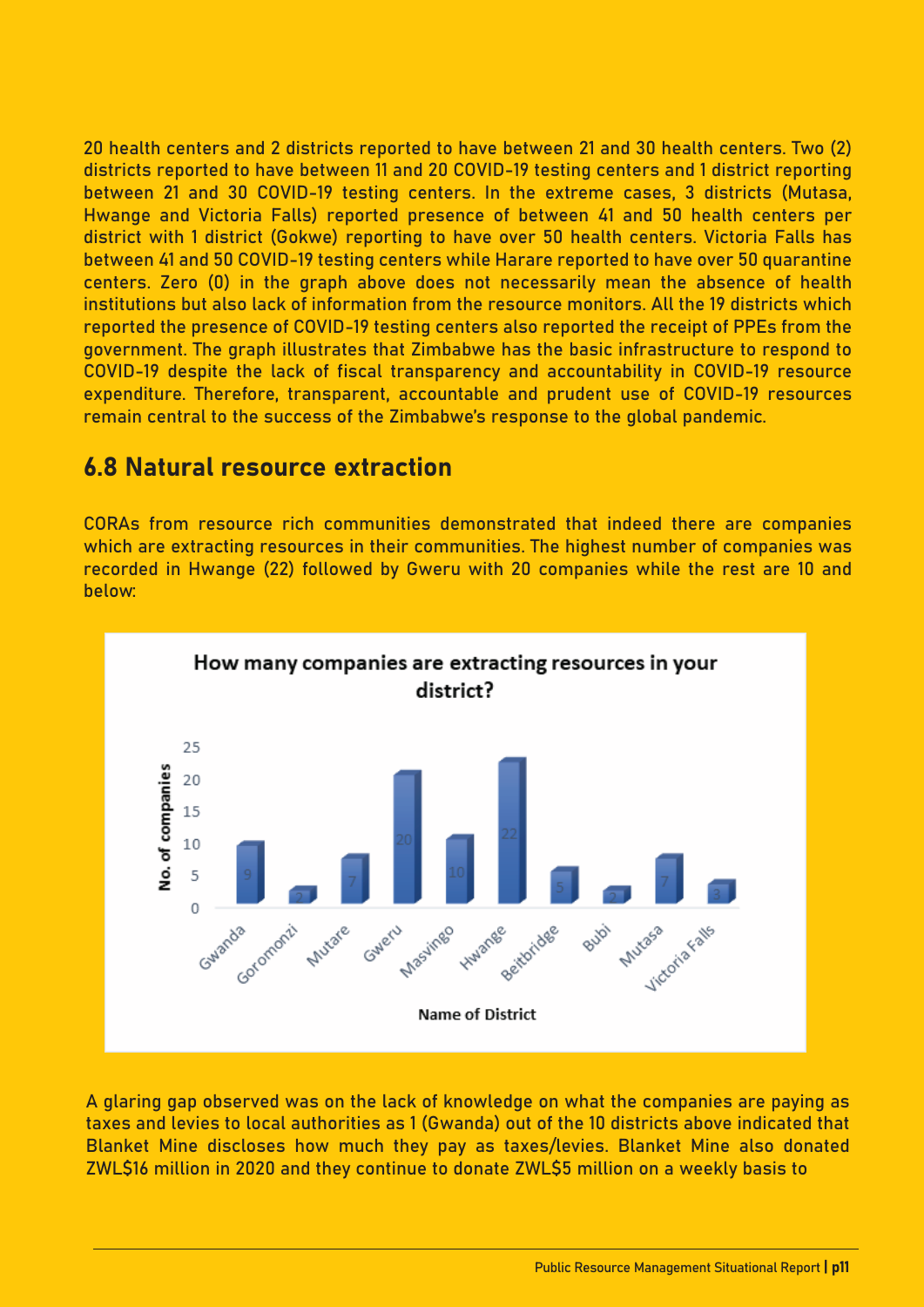complement government efforts and response to COVID-19. These donations are channeled via the Chamber of mines. The case with the other 9 districts is attributable to the rampant corruption and lack of transparency from both the companies and the local authorities. In responding to how much companies plough back as corporate social responsibility, there was lack of clarity however the initiatives in the table below are an indication of what the companies are doing as corporate social responsibility in the communities they are extracting resources:

| <b>District</b>       | <b>Corporate Social Responsibility Initiative/s</b>                                                                                                                                                                                                                                                                                                                                       |
|-----------------------|-------------------------------------------------------------------------------------------------------------------------------------------------------------------------------------------------------------------------------------------------------------------------------------------------------------------------------------------------------------------------------------------|
| <b>Lupane</b>         | <b>None</b>                                                                                                                                                                                                                                                                                                                                                                               |
| <b>Hwange</b>         | Local Mining companies have been building school blocks,<br>drilling of boreholes and education costs for excelling<br>learners. The companies have also been providing handouts to<br>traditional leaders, donating an ambulance to local health<br>clinics and sponsoring soccer and netball teams.                                                                                     |
| <b>Beitbridge</b>     | Donations are made during state functions.                                                                                                                                                                                                                                                                                                                                                |
| Gweru                 | Companies such as the Chinese Mining and Mineral<br>Processing Companies have complemented government<br>interventions such as the response to the Cyclone Idai<br>andCOVID-19, SINO Zimbabwe has donated cement and bricks<br>towards the construction of school infrastructure in Vungu<br>Rural District. The companies have also been supporting the<br><b>Mayor's Cheer Fund.</b>    |
| <b>Mutare</b>         | Few companies such as Tanganda sponsor an annual<br>marathon while Border Timbers and Wattle company sponsor<br>social soccer.                                                                                                                                                                                                                                                            |
| Gwanda                | Blanket Mine has been instrumental in notable projects such<br>as the Phakama Clinic Isolation Blocks constructed at the<br>clinic, and the provision of PPEs to the mine workers and their<br>families. On the other hand, Pretoria Portland Cement which<br>is located at Colleen Bawn donated quarry stones to Mabheka<br>Primary School for the construction of a block of classroom. |
| <b>Victoria Falls</b> | Shearwater and Wild Horizon pay school fees for urban and<br>rural based learners and also provides stationery. In urban<br>areas, they pay school fees for learners at Chamabondo<br><b>Primary School</b>                                                                                                                                                                               |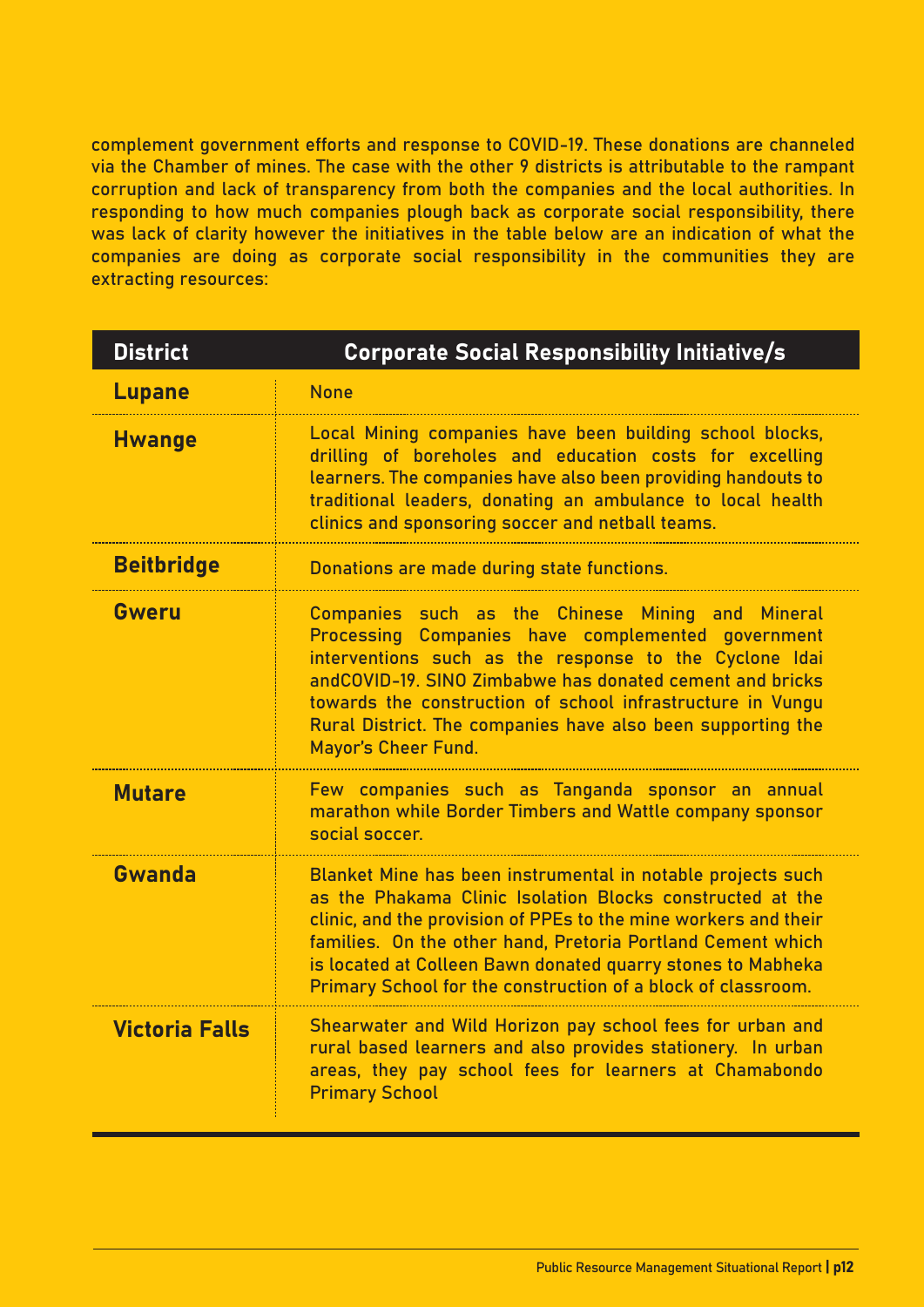## 6.9 Community rating on road networks

Through Statutory Instrument 47 of 2021 {Civil Protection (Declaration of State of Disaster: Rural and Urban Areas of Zimbabwe) (Road Infrastructure Network) Notice, 2021}, the President declared Zimbabwean roads – rural and urban a state of national disaster. This section required CORAs to rate their communities in terms of the condition of road networks in their districts and the general consensus was that Zimbabwean roads are in a poor state as depicted in the graph below by 43 respondents while 10 respondents reported that roads were in a fair condition and only 4 respondents reporting that roads were good:



The graph above confirms that Zimbabwean roads are indeed in a bad state. The recent

damning ZINARA revelations bear witness to the state of national roads in the country, most of which have become death traps as ZINARA management and staff corruptly abused their offices and cost ZINARA and the country millions of dollars. Important to note is that a good infrastructure and transport system contributes immensely to enhancing access to education, health, trade and other socioeconomic developments in the country. The status quo therefore calls for an urgent need for the government to deliberately invest in road and infrastructural development across the country.

## 7. Citizen Agency & Oversight in Accountability Monitoring: Milestones

In line with the two main objectives of this initiative, the following are the notable achievements by ZIMCODD's community resource monitors (CORAs):

• There has been an increased appetite for public resources information at the local level as CORAs are increasingly getting into spaces to get information on public resources management. One CORA reported that, it was when she attended a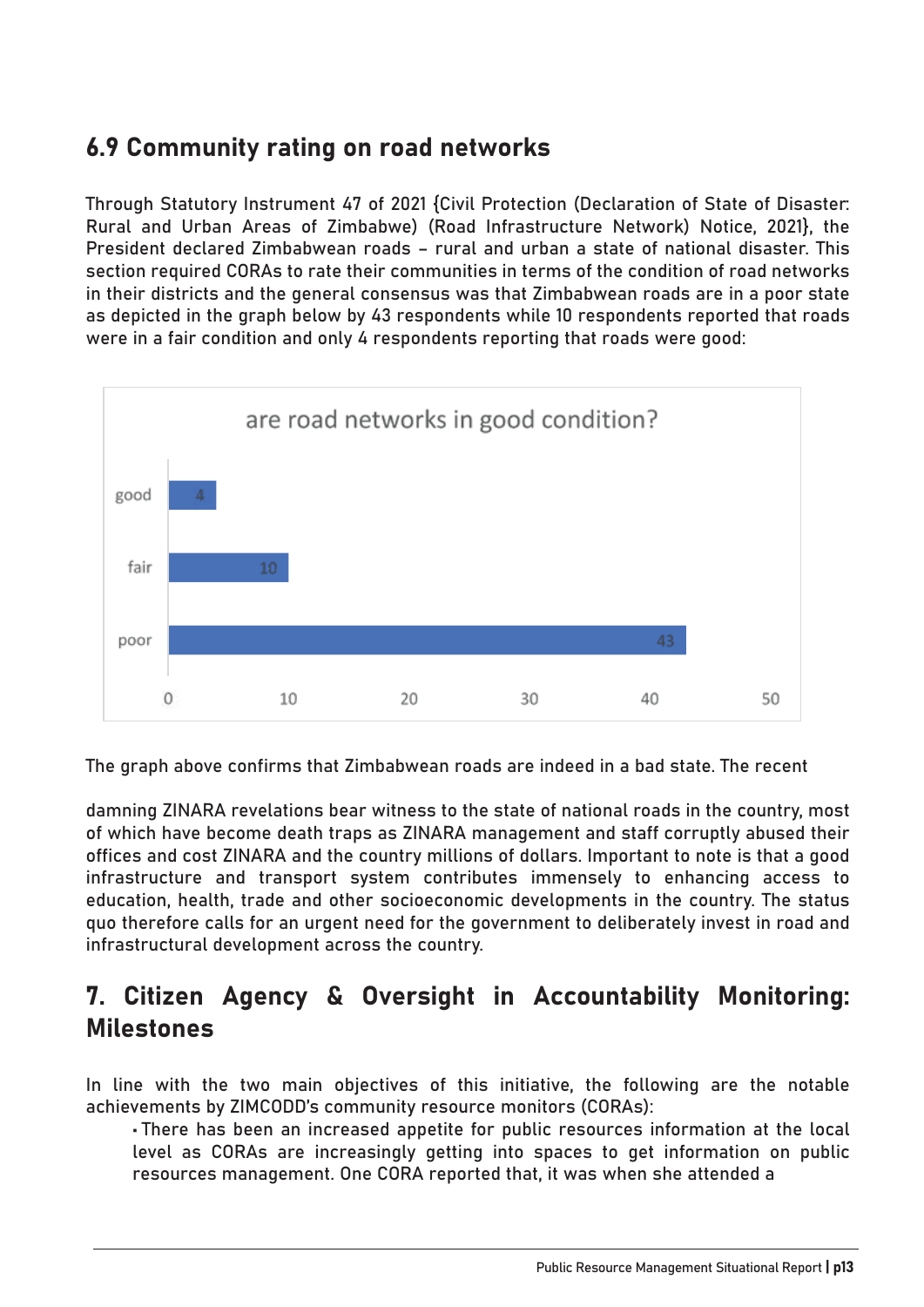devolution meeting in Bulawayo where a Bulawayo Member of Parliament disclosed that the City of Bulawayo got ZWL\$41.3 million dollars RTGs allocation for devolution over three years spanning 2019 to 2021. In the same meeting a breakdown of how the �39million so far expended was provided.

• Increased access to information and zeal to track and monitor public resource usage for public good. A Mutare urban based SEJA remarked, "Mutare District is endowed with natural resources that should be channelled to broaden the city's revenue base and transform the city into a first class destination. However, the lack of proper public finance management systems by duty bearers have spelt the untold suffering of the most vulnerable communities of Mutare, particularly in light of the COVID-19 era. As a social and Economic Justice Ambassador, I will continue to champion the social and economic rights of citizens."

• Citizen agency in the demand for prudent resource management. It was reported that in Victoria Falls residents are up in arms against the local authority over hikes in rates after the municipality effected a 400% increase in water and service charges resulting in residents establishing a social media campaign, under the banner #VicFallsWaterRatesMustFall. The campaign which is running on WhatsApp groups has seen residents, young and old, members of the press and councillors joining the group to engage on ways to petition council to revise the rates. The #VicFallsWaterRatesMustFall has ignited citizen agency to speak out against poor service delivery and hold the city fathers to account. One resident and local businessman was reported to have said this during the campaign, "true representation must remain people oriented; the moment it becomes of pride and stubbornness it loses its substance". In the same vein, residents of Mutasa Rural district wrote a petition to the Chief Executive Officer of the rural district council demanding rates to fall and are awaiting responses.

• CORAs taking a lead in engaging duty bearers and hold council officials to account. CORAs teaming up together with other SEJAs engaged local duty bearers following a case where 120 girls at Bonda High School were diagnosed with COVID-19. The council delegation present which was led by a Mr Danana (the Engineer) assured the residents that council is working around the clock to bring the situation to normalcy.

## 8. Conclusion and Recommendations

Public resources management is important in the day to day running of the state and is anchored on transparency and accountability. However, public resources management in Zimbabwe is in a bad state as it is marred by the rampant abuse of public resources for private gain, corruption and illicit financial flows. The country's macroeconomic environment has continued to widen the gap between the rich and the poor with the politically and economically connected elites taking advantage of the current fiscal regime. These few elites at the helm of power continue to siphon public resources and live lavish lifestyles financed by the impoverished taxpayers while the poor languish in abject poverty. Resultantly, critical social service institutions like public health centers operate with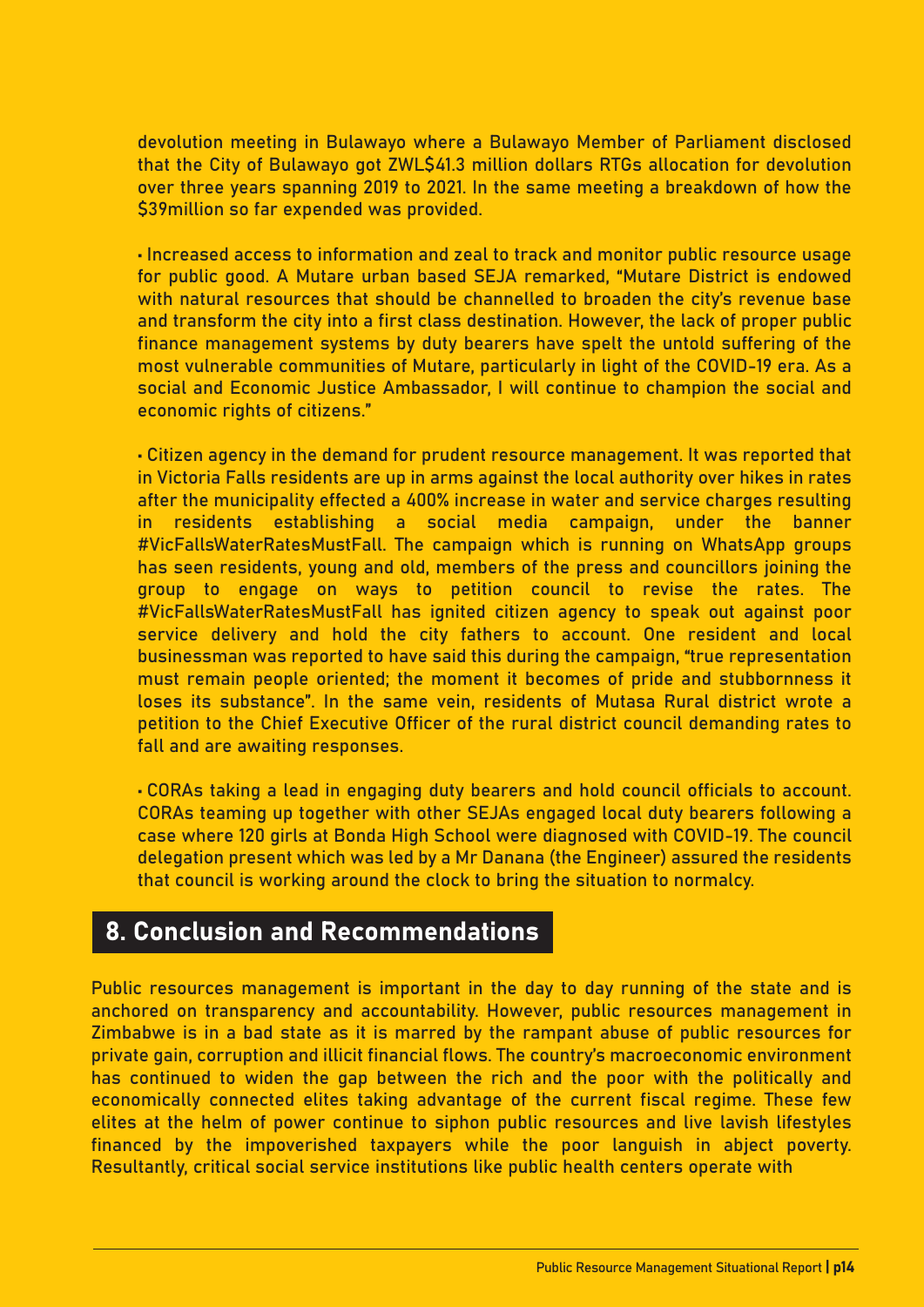obsolete equipment if any, lack of basic medical necessities, low capacity to conduct PCR tests and to purchase COVID-19 vaccines in-spite of a looming third wave and a decaying water and sanitation infrastructure. This report has clearly demonstrated that the government has abrogated its responsibility to prudently utilise available resources to ensure that the human rights of all citizens are respected, promoted and protected as provided for in the supreme constitution.

#### Recommendations

#### For government and local authorities

• Duty bearers should provide access to equitable and quality services to the communities they serve

• Local authorities must practice sound Public Resources Management and deliberately open up spaces for citizen participation in public resource governance

• Local authorities should fully incorporate the youth and women dividend in local and national economic governance and development in general

• ZACC should step up efforts to effect punitive and deterrent measures against perpetrators of corruption and those found abusing public resources.

For Citizens

• Citizens should lobby local authorities and participate in economic governance processes at local level. Get into local governance spaces and participate in issues that affect citizens and proffer solutions

• Deepen research skills and be tactful in evidence gathering so as to produce impactful investigative stories.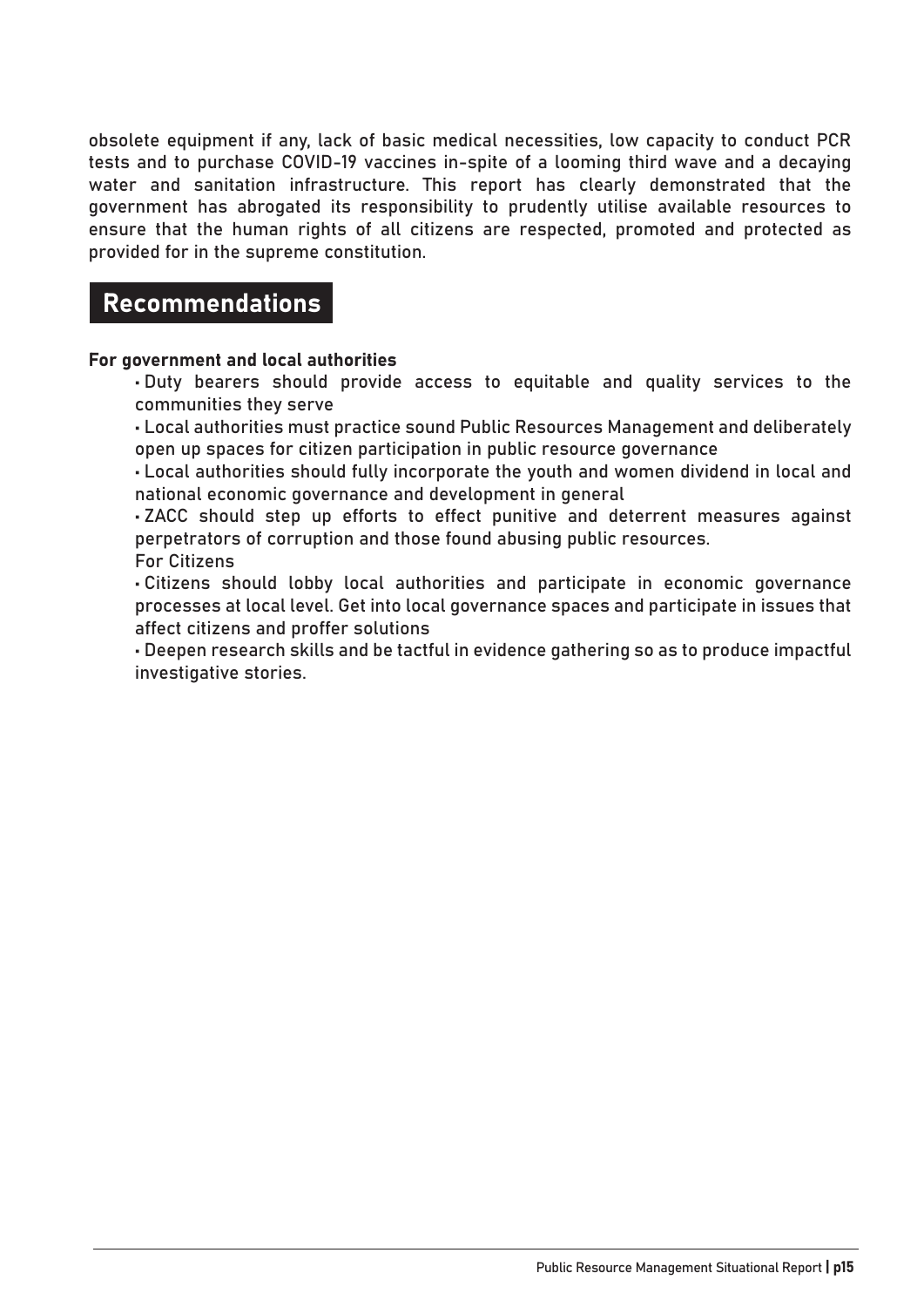# Annex 1: Selected Human Interest Stories

Below are selected stories of human interest which were shared by the CORAs touching on different aspects of public resource management however, overall depicting bad public resource management at the local authority and central government levels.

#### Growing scepticism around COVID-19 resources: A case of history repeating itself. Victoria Falls, Hwange District

Zimbabwe marked its first COVID-19 induced lockdown anniversary on 30 March 2021. The past year was characterized by a sharp decline in economic activity, job losses, and economic activity, and, specifically in the beautiful resort city of Victoria Falls, the city quickly turned into a ghost town. A few months into the lockdown the Ministry of Public Service, Labour and Social Welfare through local councillors distributed food hampers to community members. In some parts of the country, the hampers included 2kg Sugar, 2kg Rice, 2litres cooking oil and a 20 litre bucket. However, in Victoria Falls, residents only received rice which was measured using a small kango plate by the distributors. Residents went out in numbers in the different wards to queue for the rice, however some were disappointed as they did not receive anything. According to one Dumile Ncube (not actual name), who has been sick since he stopped working due to the COVID-19 induced lockdown, he struggled to get out of the house to queue for rice which was distributed at Mosi-ao-Tunya High School, in Chinotimba township. "We stood in the long, winding queue being scorched by the sun waiting for our turn to come to receive the rice. However, we saw some Committee members jumping the queue to receive more rice, despite the fact that they had already received earlier on in the morning." Ncube expressed lack of confidence in the Councillor and Social Welfare department. He said while he was disappointed to have not gotten the rice as it ran out before his turn, he expected it. "No matter how good an initiative is, corruption amongst our leaders always affects us in the townships." A total of 38 Victoria Falls residents complained about the corruption and mismanagement of COVID-19 relief funds then, but the local authority continues to take no action on alleged perpetrators. At a recent engagement by the leadership of the Resident Association, the local Council failed to avail information on how much Victoria Falls Municipality (VFM) has budgeted for COVID-19. The residents' association leadership asked the VFM Treasurer if there is a contingent budget for COVID-19 which was included in the budget. However, they did not get any concrete feedback. According to one resident, the VFM has a total disregard of their responsibility as duty bearers to residents who are claim holders. The Victoria Falls Council is expected to be open about resources available for Covid-19 relief for an effective COVID-19 response. Furthermore, hiding information suggests mismanagement of funds and disempowers citizens from demanding accountability from the Council.

#### A plea to Epworth Local Board to add more mobile vaccination centers for COVID-19, Epworth. Harare

The satellite town of Epworth situated 15km South East of Harare comprises of many locations in it including Chiremba, Chinamano, Munyuki, Overspill, Glenwood Park among others. Epworth community is also known to have a huge population which according to the 2012 national census is the fifth largest city with many people. The dormitory suburb has only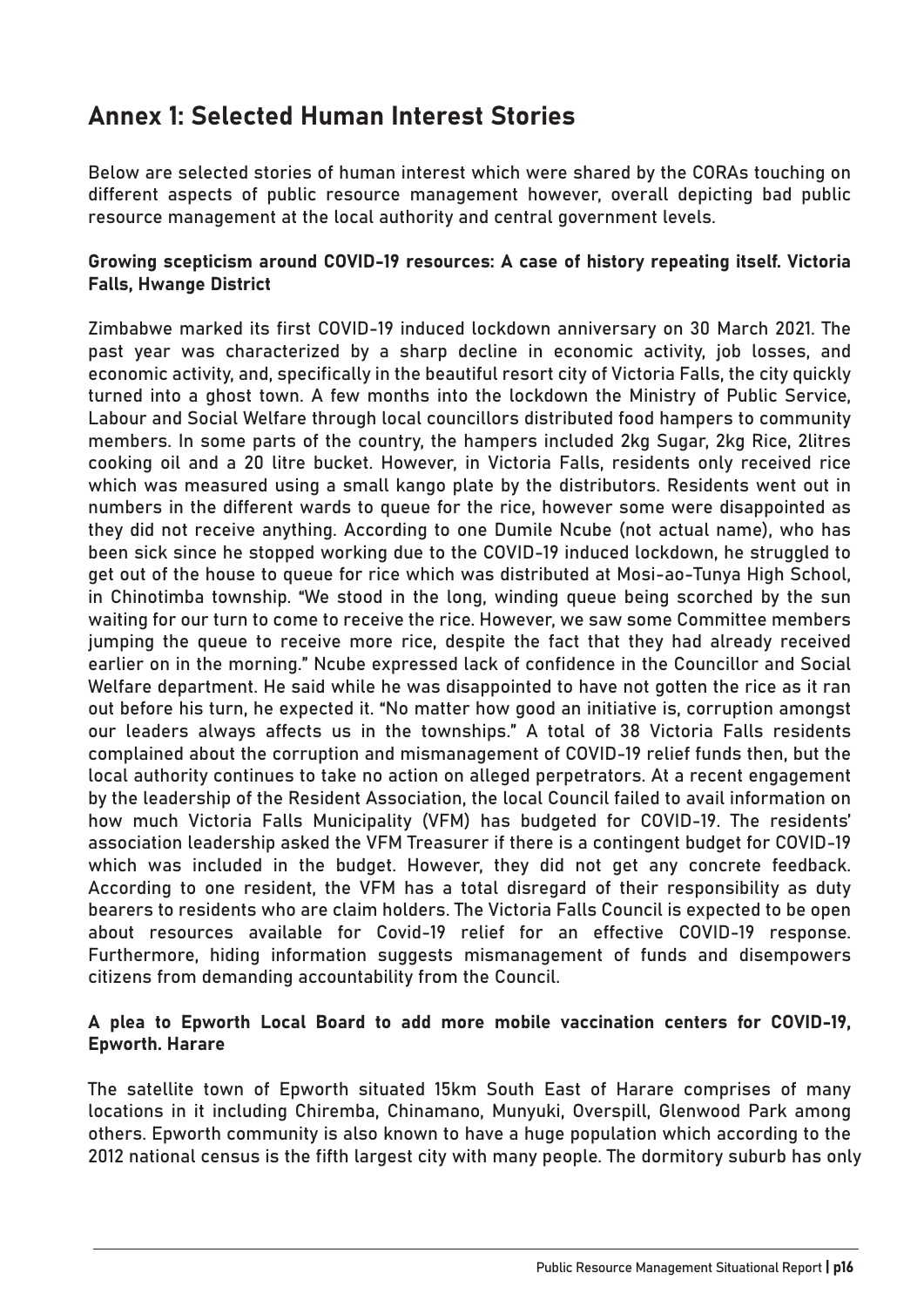three COVID- 19 vaccination centers for population of more than 500 000. Residents walk a distance of eight to ten kilometers seeking for a COVID- 19 vaccination center and this is a great disadvantage for people with disabilities to reach those centers to get vaccinated. Zimmorning post interviewed a resident of Epworth failing to get vaccinated "Obey Midzi said.

The centers are not enough hence a war cry from residents to Epworth Local Board (ELB) is that more centers have to be added especially mobile clinics. There is need for wide coverage of vaccination centers if Epworth Local Board wants to achieve more people getting vaccinated though it's a choice by oneself to be vaccinated. More vaccination centers have got an advantage of mobilizing more people at one point. The use of advertising methods is also being advised, like use of Pamphlets, mobile radios giving information about COVID- 19 vaccination and Centers available. Residents of Epworth are also not getting enough information about this vaccine only conspiracy theories circulating on social media hence putting fear in many people and this contributed to low vaccine uptake. I encourage Epworth Local Board to copy the mobile clinic strategy, as is employed by the Population Services Zimbabwe, so as to avoid complaints from residents that they didn't get vaccinated because the vaccine centers were located far from other people.

#### COVID-19 Vaccination Program in Marondera Urban, Marondera

The COVID-19 vaccination program was well embraced in Marondera as most of the residents received their first jab. Some residents received the Sinopharm vaccine whilst others received the Sinovac vaccine. Visits at the Vaccination centers in Marondera which are Nyameni Clinic, Dombotombo Clinic and Marondera Provincial Hospital has shown how residents embraced the program. The majority are still receiving the first jab of the vaccine whilst some have started to receive their second jab. Residents interviewed expressed their gratitude to the government on a noble move to cater for every citizen to be vaccinated freely.

Meanwhile, unconfirmed news that were circulating on Thursday 29 April stated that all the three centers had ran out of the Sinopharm vaccines, this caused a lot of panicking especially the elderly who were supposed to receive their second jab today. An unidentified concerned resident was heard shouting "vatanga manurse aye kuita corruption." Was this really the cause? I also received the news with great shock because I received my second jab on Wednesday 28 April 2021 around 4:30pm and never thought of having Sinopharm vaccine shortage in Marondera.

Communication with a member of the vaccination team via WhatsApp confirmed that Nyameni and Dombotombo Clinics had run out of the Sinopharm vaccine since they had only 30 doses each which were used up in the morning of Thursday 29 April 2021 and only the mobile teams had a few doses left. He however, didn't have information about Marondera Provincial Hospital yet but hoped that by Friday 30 April the Sinopharm vaccine will be restocked as promised. The main store for the vaccine is Mahusekwa District Hospital which is 57km away from the urban community thus posing logistical challenges in transportation and redistribution to vaccination centers.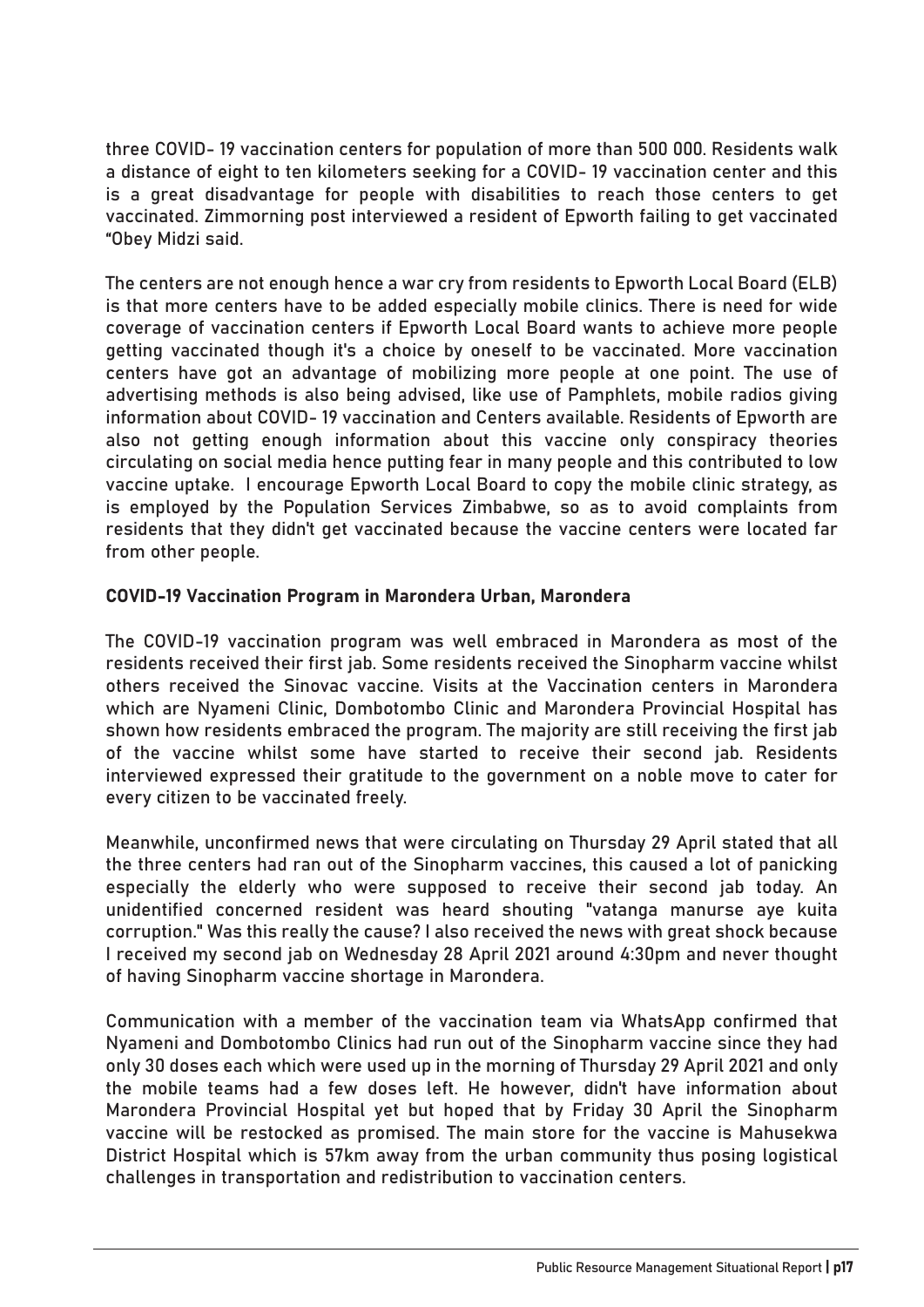Residents who were supposed to receive their jab on the 29th of April were urged to remain calm as the team was expecting another batch of the Sinopharm vaccines on Friday 30 April. Efforts to get a comment from Marondera Provincial Hospital were fruitless as the reception number went unanswered. Unverified information stated that some clinics in the outskirts of Marondera had reserved Sinopharm vaccine i.e., the Ridigita (20kms out of Marondera CBD) and St Thomas (about 10kms out of Marondera CBD) prison clinics. A visit to St Thomas Prison Clinic with a local resident who wanted to receive his second jab clearly gave evidence that the Sinopharm vaccines was stocked. We spent close to 2hours at the Clinic and there was no sign of anyone coming for vaccination. By the time of submitting this human-Interest story, the member of the vaccination team had not made an official statement but he notified me that the District had advised that the Sinopharm vaccines will be available on Monday the 3rd of May.

Now, the question is, will every citizen be vaccinated? Didn't the government receive or purchase adequate Sinopharm vaccines? What will happen to those in need of the Sinopharm vaccine second jab? Local residents are already panicking will they be calm? Time will unravel all these questions.



SOURCE: WHATSAPP CHAT WITH THE COVID 19 VACCINATION TEAM MEMBER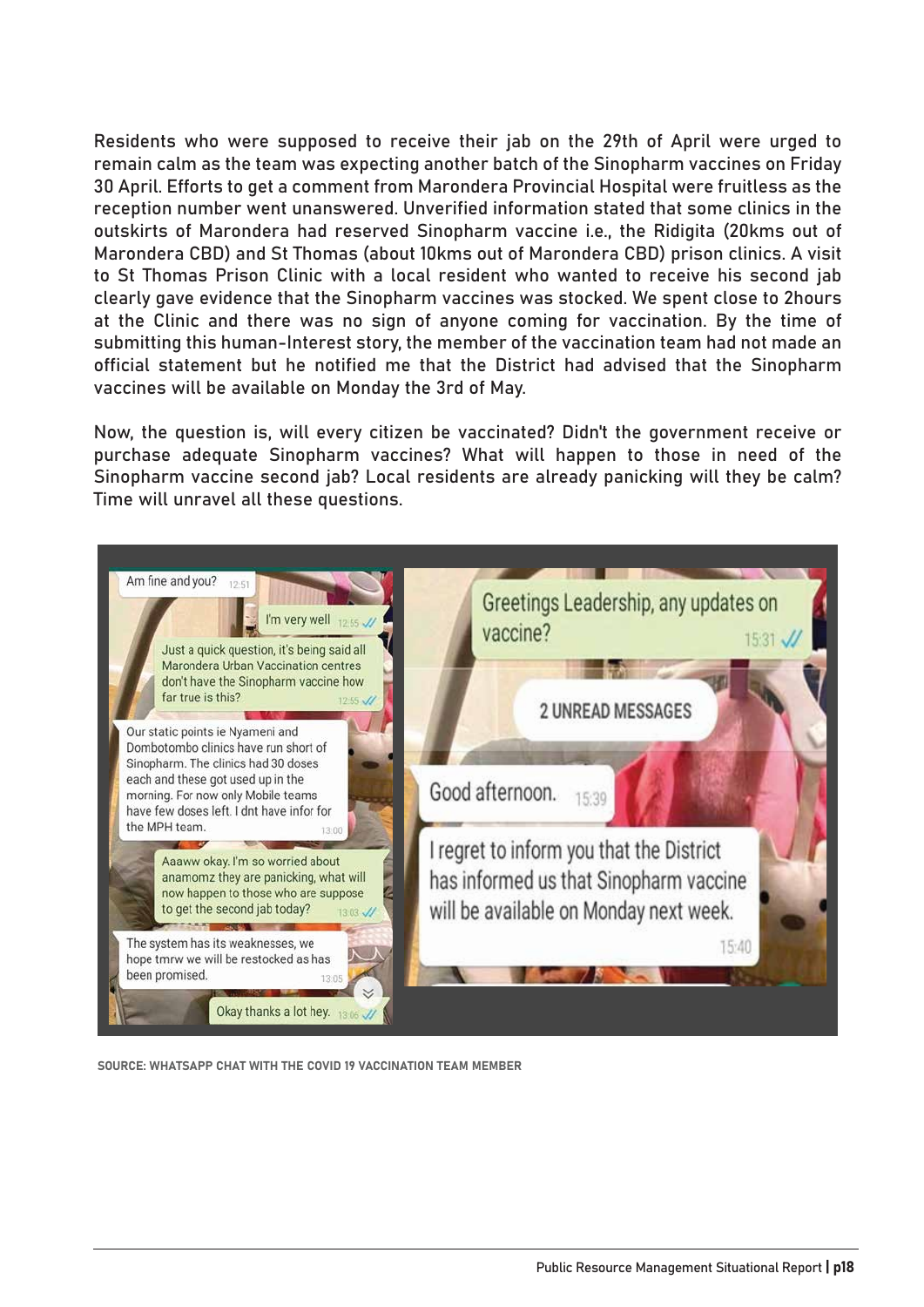#### Lack of Transparency and Accountability in Chipinge, Chipinge District

Lack of transparency is one of the challenges that have troubled Chipinge residents for a long time. Currently, the biggest issue is the appointment of Mr Mutemeri, the Town Treasurer as the acting Town Secretary. Mr Mutemera who is the chief architect and the brains behind the fraud and corruption activities happening with Chipinge Town Council. His appointment without a forensic audit that has been requested by the residents brings to a conclusion that there is some evidence that they want to destroy. Residents and business community are crying over rates, water supply, planning and licences imposed by Mr Mutemera yet residents remain unheard. Now he has two critical roles within the Town Council. These roles do not appear to have any checks or balances and proper accountability to the residents for whom he should serve. I feel that there should be an investigation and a thorough audit to bring transparency to Chipinge residents. In a way to dig more information I conducted a meeting with Mr Muhlupheko the chairman of Chipinge Residents Trust.

He showed displeasure in the running of the council. It seems as if the councillors do not know their role in council. He emphasised on the issue of Chipinge Country Club (recreational centre) which is being privatised yet there is no single document that shows that it is no longer the Chipinge Town Council's property and the rentals are being collected by Mrs Dorothy Chitima. After he had asked for the file that's when he had that the record room caught fire a few days later. He wanted the country club to stop functioning till ownership is disclosed. He also showed discomfort about the missing solar panels. These solar panels were said to be taken by the town secretary (Susan Dube) and she replaced them with substandard solar panels. The solar panels were donated but the council board is saying a that they bought them for devolution. He also said they was need for transparency on where is the money for parking is going. The hiring of police officers and soldiers on parking areas and paying them \$100USD per week which is not in the by law was also brought to their concern. After the discussion he highlighted that there must be separation between ZANU PF headquarters and Chipinge Rural Council. This is because there is no evidence that there are paying rent and they are also interfering into the day to day running of the rural council.

#### Devolution funds not yielding it's targeted results in Epworth.

Devolution funds were disbursed for capital projects nationwide as the government of Zimbabwe wants to decentralize development in many parts of the country as well as helping councils to yield targeted projects. However, this initiative by the government is failing to produce results. On this note, fire sparked as Epworth Local board (ELB) Finance Director Gabriel Mazarire has been suspended on allegations of abusing funds that were allocated to the local authority for devolution by Finance Minister Mthuli Ncube. Gabriel Mazarire was suspended earlier this month by Epworth Local Board (ELB) Secretary Winston Mhanda and is set to appear before a Ministry of Local Government Public Works and National Housing disciplinary committee. The suspension was sanctioned by Mhanda after he discovered that Mazarire had approved release of funds together with former chairperson Batanai Masunda without his knowledge. Zimmorning posts quoted the suspension letter which read " You have been suspended from your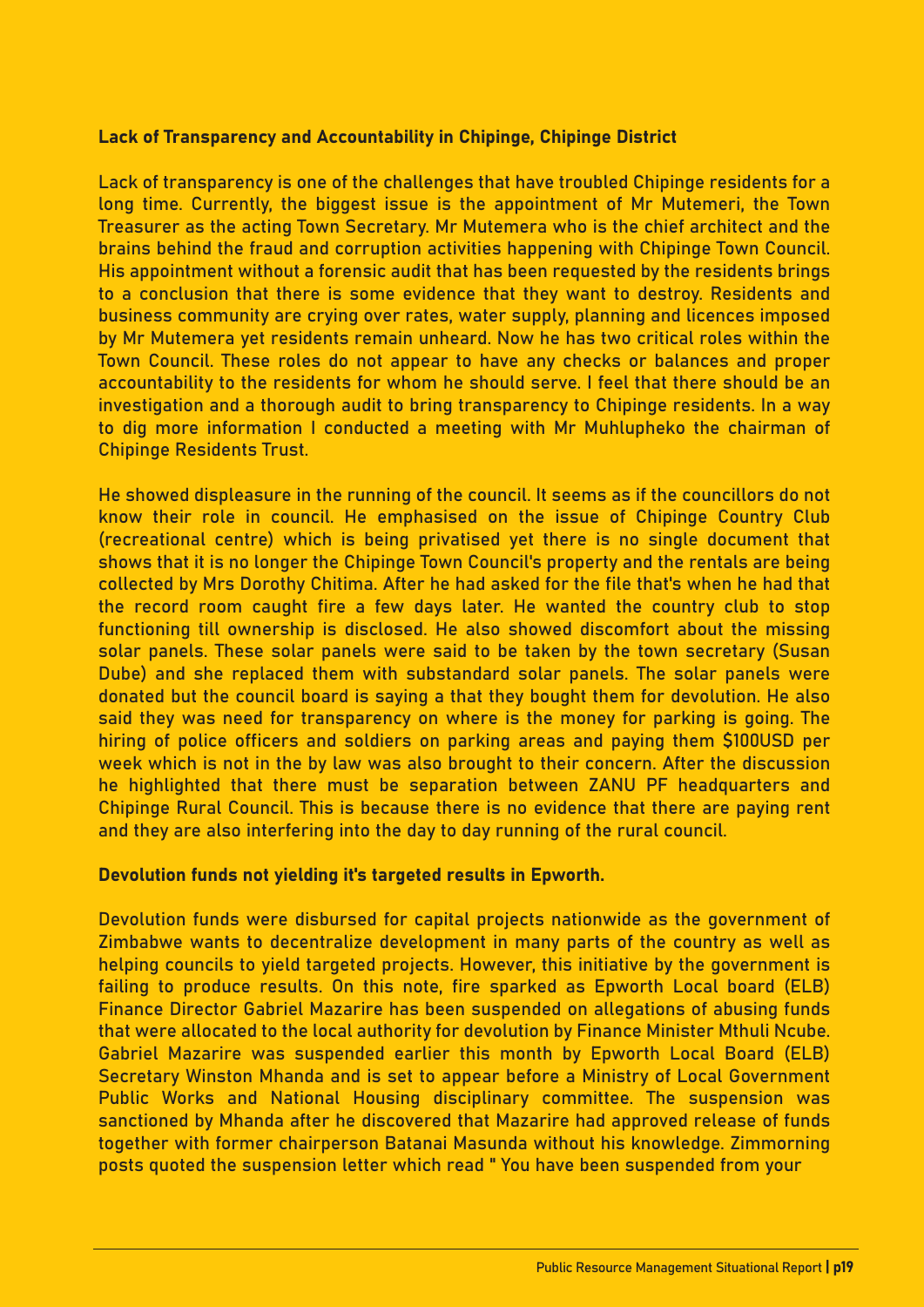position as Finance Director with immediate effect for misuse of funds, you shall appear before a disciplinary hearing within twenty-one days. It is allegedly said that Gabriel Mazarire took advantage of National lockdown in the beginning of the year 2021, the council was paying salaries with this devolution funds since there was no enough revenue being collected for service delivery hence set aside the first priorities of capital projects. It is important to investigate the abuse devolution funds and there is need for Epworth Local Board to select a team which is independent from the council like provincial committees to oversee the use of these funds for capital projects which later help in the development of the community. There is need for transparency and accountability as key issues in the Public Finance Management (PFM).

Epworth Resident Development Association (ERDA) Coordinator Peter Nyapetwa told the Zimmorning post that it is important to investigate the abuse of devolution funds. Mr Nyapetwa said that" At the moment the Minister of Finance is realising funds but without an Act of Parliament as well as accountability systems to safeguard these funds, therefore the councils can use the money for anything else and get away with it." Devolution funds, if effectively and efficiently utilised will enhance the capacity of local authorities and communities to take control of their own developmental agendas and this will foster inclusivity of all stakeholders. Stiffer penalties and measures are to be taken into consideration to deal with unscrupulous behaviours in the use of devolution funds.

#### The Struggle to Access Water in Arda Transau, Mutare



A PICTURE OF AN OPEN WELL WHERE SOME RESIDENTS ARE FETCHING WATER FOR DOMESTIC USE.

ARDA Transau Community is facing continuous shortage of water due to administrative bungling caused by the local government ministry and the ZINWA. The relocated Community from Chiadzwa was promised a handful of packages including piped water as part of compensation. As it turned out, this was not fulfilled as they are now made to pay for the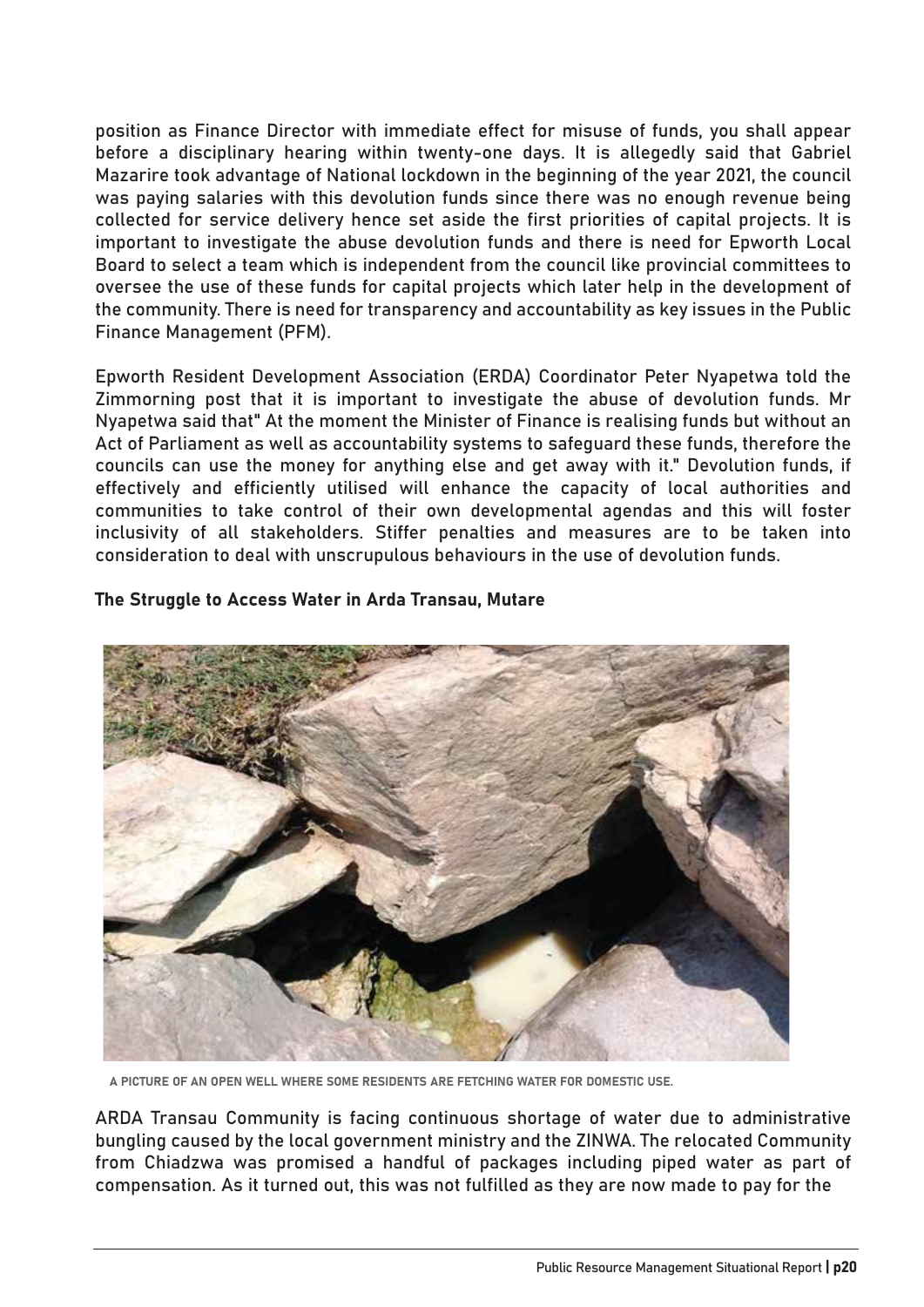piped water to ZINWA. For the past two weeks they could not access water as ZINWA threatened to close it for good. This is due to failure of Community members to pay for the rates. They allege that they are not employed and that the company is deviating from the original agreement that the companies were going to pay. They are required to pay equivalent of USD �3 per month and to an unemployed it's too much. We have not considered the elderly and those who are physically challenged. So as a solution, those with water disconnected by ZINWA are resorting to using water direct from Odzi river and some unprotected wells nearby. These open wells are also being used by livestock.

 According to Section 77 of the Constitution states that all citizens are entitled to clean and safe water suitable for human consumption. As it turned out, they are not enjoying their rights. Cases of diarrhea related to dirty water once rose to 45 patients on a single day. Unfortunately, the clinic had no enough medication to attend to them. The test taken revealed the water was contaminated. Also, it increases the burden of unpaid care work to women who are forced to wake up at 4 am to fetch water for a 2km journey to Odzi river. The girl child is exposed to potential sexual abuse on the way to and from the river. As the residents sought to resolve the impasse, they approached the company ZCDC which indicated that they are facing operational challenges hence they can continue subsiding the water reticulation at ZINWA site at Odzi. As usual Mutare district council officials indicated that they are not capacitated to pay for the water for residents use. To compound the situation, the electricity supplier ZESA is threatening to discontinue their electricity to Odzi water pump.

 As an alternative measure the councilor, Mr. Mujaji and the community agreed to pay a flat fee of \$1 to try and offset the water arrears ballooning to a ZW\$500 000. However, the matter of water supply challenges cannot be solved through handouts. The issue of proper channeling of mining revenue comes into play. The mining communities have to benefit from mining activities within their communities according to section 13 (4) of the Constitution. These relocated families have not been compensated till now yet mining activities are going on. The issue of priorities on allocation and distribution of resources has to be reconsidered and set well, lest citizens continue wallowing in poverty yet minerals are extracted on a daily basis without bringing sustainable development to mining communities and the nation at large.

#### The Case of Harare Water, Glen View. Harare

During the month of April, 2021, the central government released US�9.3 million to Harare City Council for rehabilitation of Morton Jeffrey water works. These funds were released as part of devolution funds from the government. For a long time, Harare has been experiencing water shortages due to the failure by Morton Jeffrey water works to pump enough water from Lake Chivero. The water works which was constructed in 1954 cannot cope with the increased population of the city and its dormitory towns. The government of Zimbabwe has awarded the tender for this rehabilitation to a South African company called Agrico without going to tender. From its name one is tempted to assume that it specialises in agriculture. Harare residents have not forgotten the 2011 US144 million loan facility from the China Exim bank where the China Machinery Engineering Corporation (CMEC) was contracted to upgrade the water works. The upgrade was not completed after the contractor claimed that they had only accessed US�72 million which was half the project amount. Residents do not know what happed to the other half yet they are now being expected to service the debt together with the interest accrued. This is despite the fact that in 2018 the government through Harare City Council signed a US\$868 million loan from China for water sanitation projects with the same company China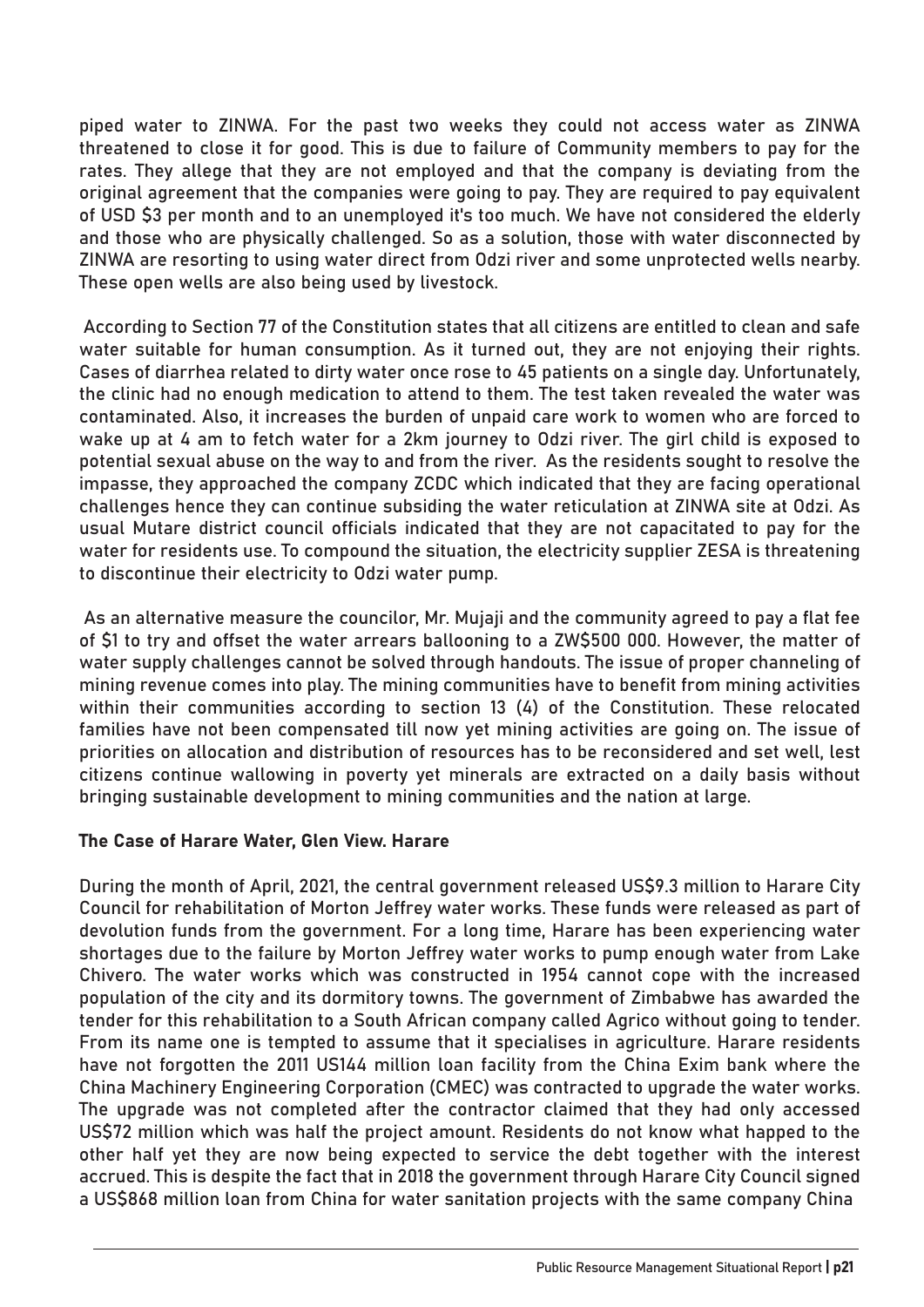Machinery Engineering Corporation (CMEC) being the contractor. The interest of this matter is that Harare City Council is signing loan facilities without the knowledge of residents. Most of these Chinese loans lack transparency and accountability. They don't follow national laws for public finance management. Tenders in all these Chinese deals are shrouded in controversy. Most of the China aid and investment creates an obligation for recipients to favour Chinese service providers for contracts. It seems most of these projects are only cash cows since they are never completed. For the Zimbabwe government these Chinese deals act as public relations stints for the look east policy. Also interesting is how the central government is treating the concept of devolution. Instead of devolving both power and resources they are going the opposite. While all this is happening the water, situation is not improving. Most residents are working up in the early hours of the morning to fetch water from boreholes where they are also asked to pay. Some suburbs such as Budiriro and Glen View receive water from their taps two days a week. The water situation has complicated lives during this period of the pandemic. Apart from the infrastructure at Morton Jeffrey water works the procumbent of chemicals is also eating much in the council budget. Faced with these debt issues which will affect the provision of service delivery, residents need to advocate for a debt audit to ascertain how the borrowed funds were used. This audit will go a long way in formulating debt rehabilitation mechanisms with provision of services in mind.

#### An outcry by the Penhalonga - Hauna residents, Mutasa Rural District Council.

Residents of Penhalonga-Hauna, who serve as the highest revenue collection points for the 31 administrative wards of Mutasa Rural District, are clamouring for the rates to fall as it doesn't speak to the harsh economic conditions they're living in especially with COVID-19 induced hardships. Water charges were 0.50usd per cubic meter and now it has shot to 0,68usd refuse collection was 2usd and now 5usd and development levy as well. This didn't go well with the rate payers as they felt being robbed. "Mutasa RDC are failing to provide service delivery and account for the revenue they are collecting to the residents hence there is no need to hike rates without proper justification says Mr Katsidzira" One resident Mr Chikoti said, "MRDC used to sub contract some players on refuse collection because of non-availability of the refuse truck but since the council had purchased the truck with devolution funds we expect them to lower the charges rather than hiking them" True to his word the council has been on record saying they have bought the refuse truck in March 2020 but because of COVID-19 the truck is not yet delivered. Residents are bitter on how the council prioritize their salaries and not service delivery. As a matter of urgency through the residents' association and the Social and economic justice ambassadors the residents passed resolutions on rates to fall. Residents managed to write a petition to the Chief Executive Officer demanding rates to fall and are awaiting responses.

#### The Case of Illegal Coke/Coal Mining in Hwange District

At the mention of Hwange town, people think of coal and coke some think of the game park were the big 5 is found. For the Chinese investors they think of business opportunities. Hwange town used to be a mining town which only had bachelors coming in to live in the coal fields town. with globalisation, everything changed. Suburbanization emerged proper housing was developed though not the standard ideal home. The health sector improved some technical and vocation schools emerged as skilled personnel was needed in the mines. This human interest story is on the illegal mining of coke and coal which has led to human and wildlife conflict in the coal city.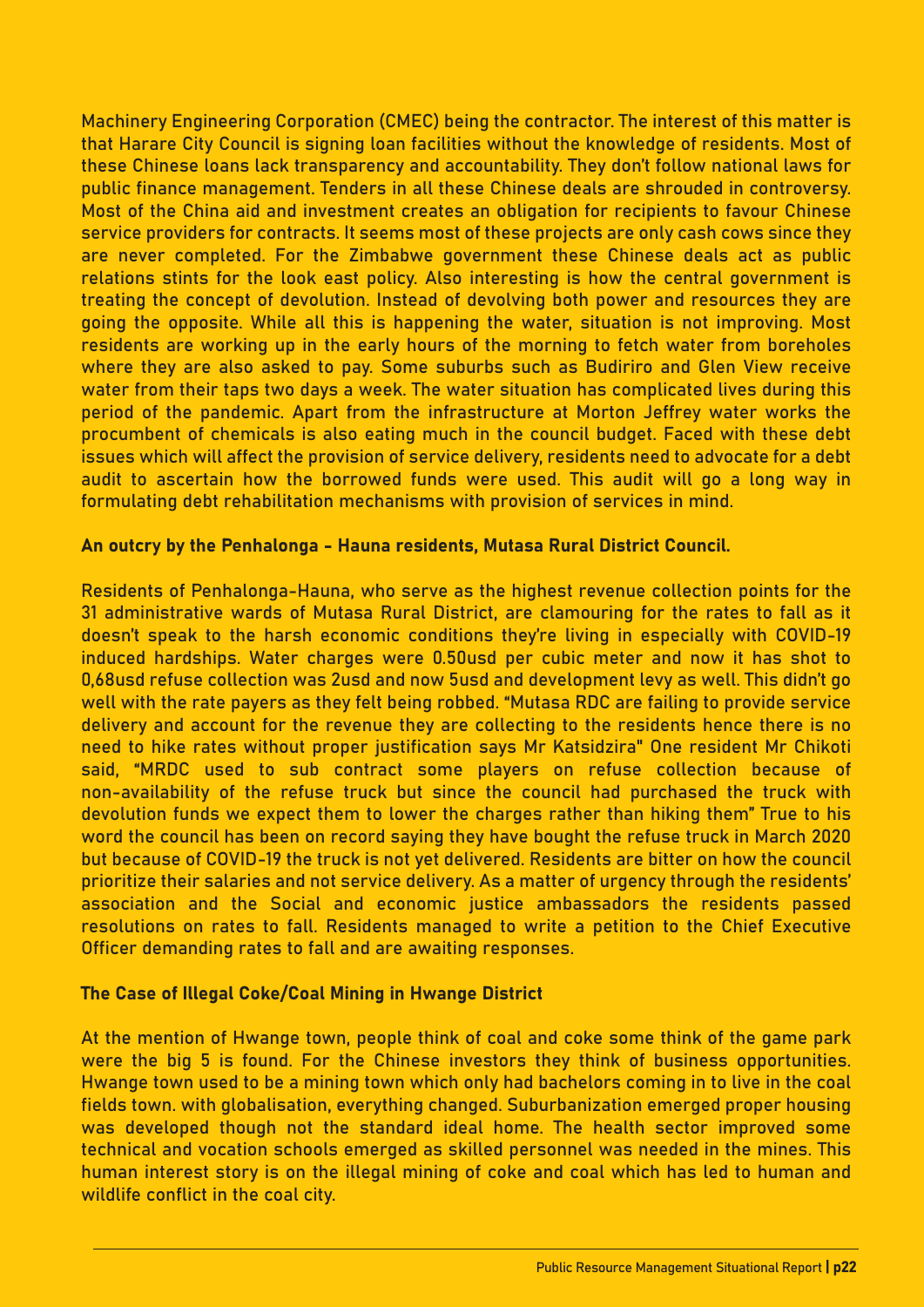The people of Hwange inclusive of women and children have become victims of illegal mining of coal as they carry 10kg sacks of mealie meal to put the coal they find while digging. They then sell a 10kg bag of coal to the Chinese and other interested people for 60usd cents which is not even enough to buy a loaf of bread. At times the payment of the bags of coal takes long to come. As such one can say that the investors take advantage of the vulnerability of the woman and have cheap labour.

Women and children are the marginalised group of people and have to make ends meet hence are forced to be labourers. Fathers now reject their unborn babies and some are in the diaspora and have long forgotten their families. This has made women sometimes work as general hands in the local mining companies. During the COVID-19 era women were retrenched from these mines and their only resort was to do illegal mining or extraction of coal from private property. This has resulted in some practising the activity in the bushes of cause with other companies doing so. Flora and fauna has been destroyed and land has been left unclaimed which has become a hazard to the people. Human and wildlife conflicts have resulted as animals now flee the bushes or parks to live with the humans.

In one incident, there was a mini riot in Madumabisa village as some workers were mistaken for illegal miners. The policeman shot two ladies who were in the cross fire and were coming from work. Their lives were at stake and were referred to Mpilo hospital.

Coal in Hwange will always be a source of conflict among individuals and companies as it holds value to the Hwange people.

#### Gweru vendors speak on Mtapa market stalls. ...as they demand proper service provision from Gweru council.

About 16 960 families lost their source of livelihood, while Gweru City Council lost close to �5million dollars in potential revenue inflow, following government's directive to demolish illegal vending stalls in March last year. The move saw Gweru city council constructing new market stalls in Mtapa which were set to be allocated to vendors on the 4th of April 2021, as the site was expected to accommodate 4200 regularized informal traders, it has been revealed. However, most vendors have since registered their concern over the completion of the stalls saying policy monitoring and public accountability was not prioritized by the local authority in influencing citizen participation on the development. Speaking during an interview to Angeline Zivanai, the Gweru Vendors Association(GVA) Organising Secretary, highlighted that, vendors who suffered from the kudzanai markets demolitions had no option but to look for space to sell as they had to earn a living. "This is our source of livelihood.

We have to put bread on the table day in day out. Council was quiet on the way forward and when the President announced lockdown, we gladly listened and went home. When restrictions were relaxed, we expected the place to be habitable for vendors but it turned to be a joke. "We expected the market site to furnished with toilets and water points because it accommodates 4200 vendors but nothing tangible has been done, not even one name was published hence revealing lack of transparency and accountability on the allocation process." "We expected City of Gweru to be transparent in their manner of conducting business. We thought that by flighting their posters on the dates of allocation for the vending stalls they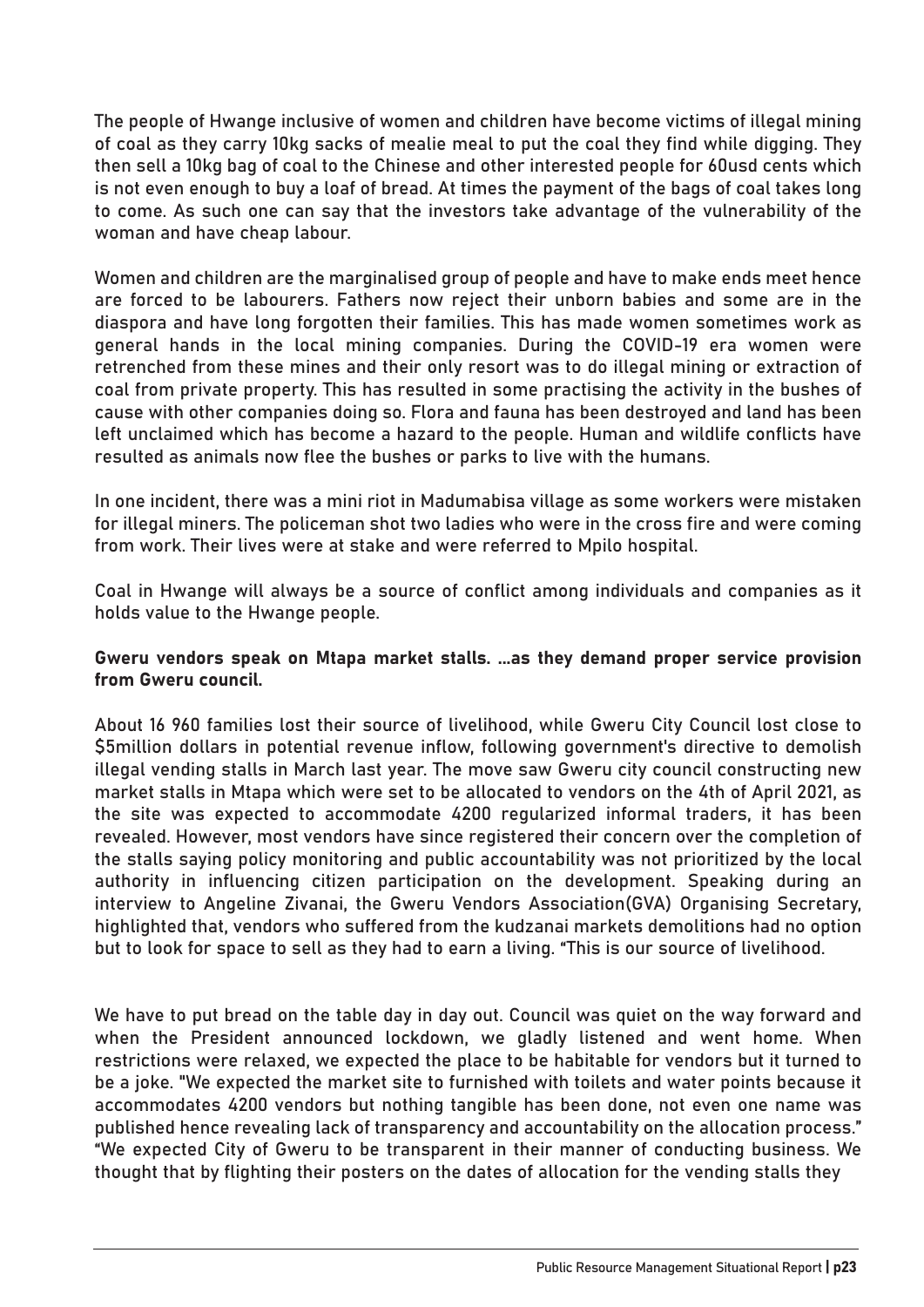were willing to do this in a transparent manner following the Vending list which we paid \$72 RTGs to register with council., "said Zivanai. She further highlighted that information was key to enhance citizen participation in governance and economic development "Chapter 4 of the Constitution of Zimbabwe, Section 62(1) clearly states that: Every Zimbabwean citizen or permanent resident, including juristic persons and the Zimbabwean Media, has the right of access to any information held by the State or by any institution or agency of government at every level in so far as the information is required in the interests of public accountability. "Upon requesting clarity on this issue, the council said it had become hard to allocate stalls as vendors had already served themselves. Some of the information was never disclosed to us because if you take a closer look there are only two mobile toilets and no safe water sources.

Vendors have since taken it upon themselves to contribute a dollar (�1) each to hire mobile toilets, fetch water, and supervise these ablution facilities. "The remaining money from our contributions channelled towards gloves, toilet disinfections and emptying of the mobile toilets when full. We have since obtained volunteers who fetch water and empty the mobile toilets. We have also urged every vendor to have a bottle of sanitizer as we are still battling the COVID-19 pandemic." she added. Commenting on the commissioning of Mtapa markets stalls yesterday by the Minister of Women Affairs, Community, Small to Medium Enterprises Sthembiso Nyoni, Zivanai expressed dismay over council's cosmetic ways of service provision. "it is unfortunate that water was open for us as the Minister was coming yesterday (29 April 2021) but after the ceremony they removed the tap. We are now back to our old bucket system. Tell us! Is there justice and transparency in all this we even wonder? "We have 32 bags of cement which were donated to us by our well-wishers but we cannot build toilets for ourselves on council property. We are willing to give them the cement but we cannot trust our own council officials, they are corrupt." she said. Meanwhile Gweru Vendors Association has more than 2000 registered members and operates on the �1 subscription policy.